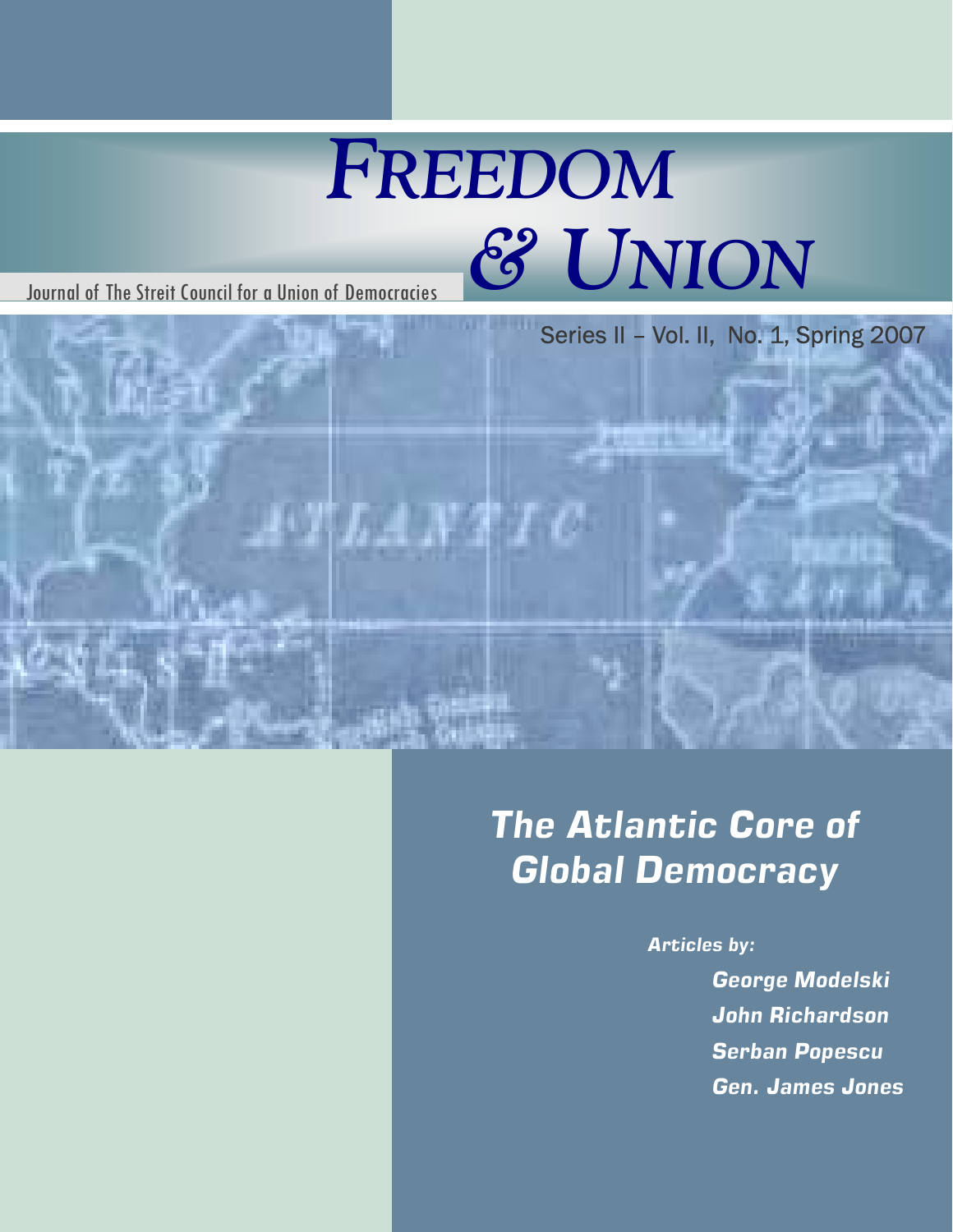### **Recent Events in Transatlantic Relations**

#### **July 6, 2006** *EU-US Summit highlights series of New Steps in Mutual Cooperation*

#### **September 20, 2006** *EU-US Free Trade Agreement Mooted in Berlin*

Center-right members of the German government called for closer economic ties between the EU and the US, possibly resulting in a free trade agreement. Top CDU politicians - whose party is part of the ruling government coalition - are increasingly in favor of a transatlantic free trade zone which would be a great project for Europe and the German presidency.

#### **October 30, 2006** *Stern Report.*

Release of voluminous economic modeling report on costs of climate change, by head of Britain Government Economic Service and former Chief Economist of the World Bank. It concluded that failing to curb the impact of climate change would spawn environmental devastation costing 5 to 20 percent of the world's annual gross domestic product. Current World Bank chief Paul Wolfowitz praised the report as introducing rational calculation into the subject. Tony Blair endorsed it as a wake up call.

### **November 29, 2006** *NATO Transformation Summit in Riga; NATO Response Force Declared Fully Operational*

### **January 10, 2007** *European Commission Proposes an Integrated Energy and Climate Change Package to Cut Emissions for the 21st Century*

The European Commission proposed a comprehensive new Energy Policy for Europe to combat climate change and boost the European Union's energy security and competitiveness. Setting a series of ambitious targets on greenhouse gas emissions and renewable energy, the package of proposals aims to create a true internal market for energy and strengthen effective regulation.

#### **January 26, 2007** *North Atlantic Council meets at the level of Foreign Ministers*

On 26 January, NATO Foreign Ministers agreed to increase civilian and military assistance to Afghanistan, as part of a comprehensive strategy to reinforce gains made.

### **February 2, 2007** *UN-IPCC Report underline need for global action on climate change*

The UN Intergovernmental Panel on Climate Change (IPCC) published scientific evidence February 2, 2007, convincing many prominent doubters that the global climate is changing and that human activities have caused most of the changes in the past 50 years. The report warned that, without more action to limit greenhouse gas emissions, the global average temperature is likely to rise by a further 1.8-4.0°C this century, after increasing by over  $0.7$ °C in the past 100 years.

### **February 8, 2007** *European Leaders Propose Single Trans-Atlantic Marketplace*

The German Chancellor Angela Merkel has proposed a plan to create a single unified marketplace between the US and the EU. Charlie McCreevy, the European Commissioner for Internal Markets has also backed the idea which focuses on standardizing international law between the US and the EU in order to increase global investment and trade. European officials believe that if the plan is supported by the US, a united US-EU marketplace could be created by 2015.

### **February 12, 2007** *US Congress takes up Global Warming*

The US Congress reduced the gap between U.S. and European policy, issuing several pieces of legislation dealing directly with climate change and environmental policy. Some of the bills create tax breaks and incentives for producing biofuels while others call for a cap and trade scheme, similar to that of the European Union. Speaker Nancy Pelosi and Rep. Henry Waxman plan to propose further aggressive climate change legislation in the House of Representatives by early June 2007.

### **February 15, 2007** *Broad international support for G-8 tackling Global Warming*

A group of global lawmakers from about 20 countries, including members of Congress, urged the Group of Eight industrialized countries to commit to a 2009 deadline when they next meet in June. The resolution called for a new agreement limiting greenhouse gas emissions by 2009 to succeed the Kyoto protocol, which is set to expire in 2012.

#### **February 16, 2007** *Transatlantic Cooperation on Energy and Climate Policy*

The Environment Commissioner of the EU, Stavros Dimas, called for the European Union, the United States, and other developed countries to take the lead and to begin negotiations on a comprehensive global climate change treaty. Commissioner Dimas stated that a new framework for action must be agreed before current international commitments under the Kyoto protocol come to an end in 2012.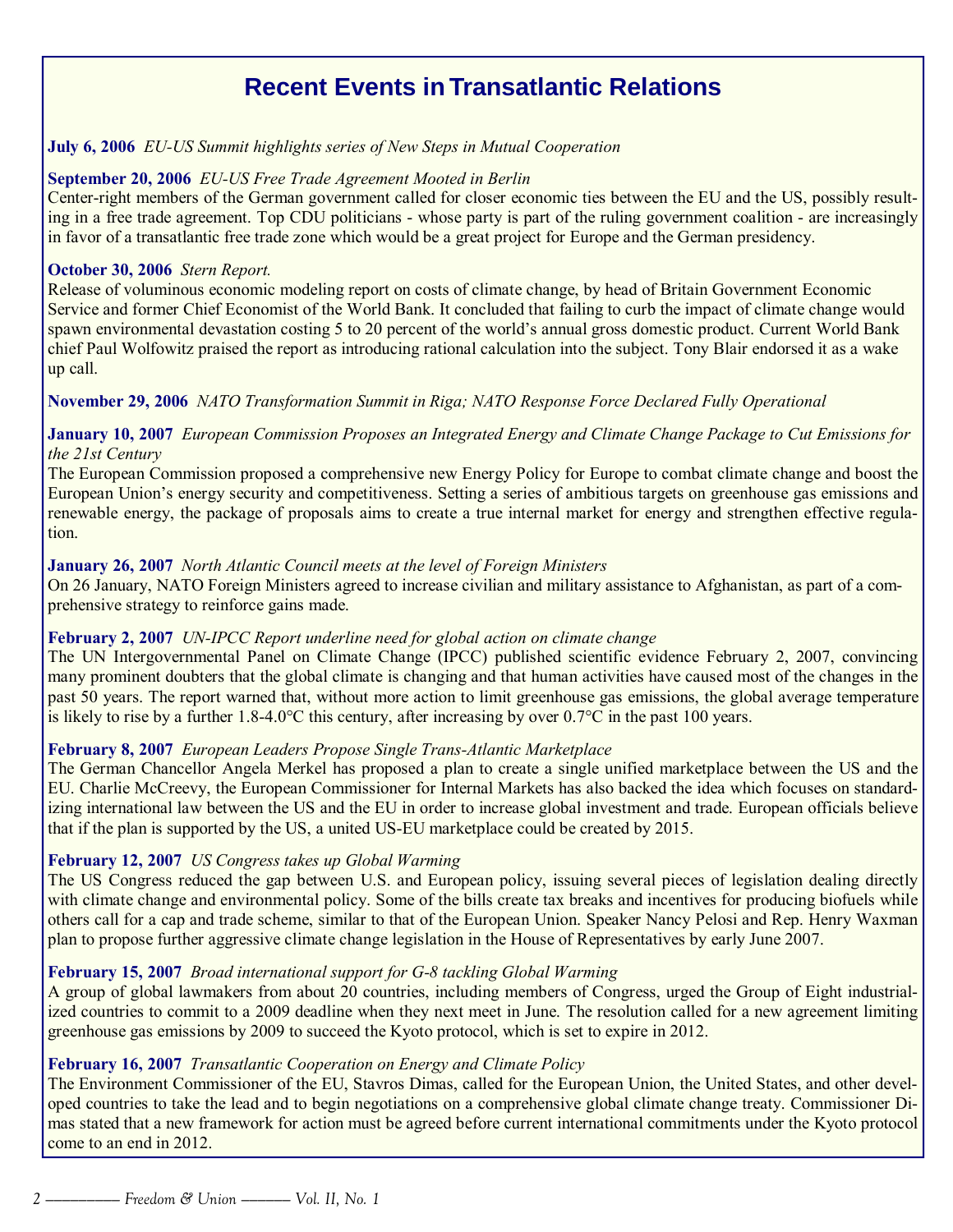### **Inside this issue:**

### **ARTICLES**

**Problems of Democratization**  by **George Modelski <sup>4</sup>**

**A Democratic World Order**  by **John Richardson <sup>7</sup>**

**Stronger Political Structures for NATO**  by **General James Jones** 

**The Other Case for Transatlantic Integration**  by **Serban Popescu**

### **FEATURES**

| <b>Recent Events</b><br>in Transatlantic Relations                               |    |
|----------------------------------------------------------------------------------|----|
| <b>Report of the conference: "Global</b><br><b>Threats, Atlantic Structures"</b> | 15 |
| <b>New on the SC Advisory Board</b>                                              | 18 |
| <b>Current SC Fellows</b>                                                        | 19 |



**7 - Richardson on Streit and a Democratic World Order** 

**10** 

**12** 



**10 - SACEUR on NATO need for stronger political structures** 



**4 - Modelski on overreaching and priorities in democratization** 



**12 - Popescu on East Europeans' unique reason for seeking more Atlantic integration** 

**The Streit Council for a Union of Democracies, Inc. is a 501(c)(3) Non-Profit Organization. Donations may be sent to the "Streit Council" at 1717 K St. N.W. Suite 600, Washington DC** 

FREEDOM & UNION is published by the Streit Council for a Union of Democracies, Inc. Officers, Don Dennis, President; D. Bruce Shine, Vice-President; Neal Potter, Chair; Edward Rawson, Vice-Chair. Editor, Tiziana Stella. Assistant Editor, Maggie Hummel. Authors' views do not necessarily reflect the views of the SC or the editors.

### **Freedom & Union's Policy**

To think, write and act always in terms of all the democratic world, and not of any country in it.

To mean by "we" (except editorially) the citizens of the coming Atlantic Union or Federation of All the Free, not merely those of any existing democracy.

> *We are proud to continue Freedom & Union's enduring editorial policy which is reprinted in part here in its original wording. - Ed.*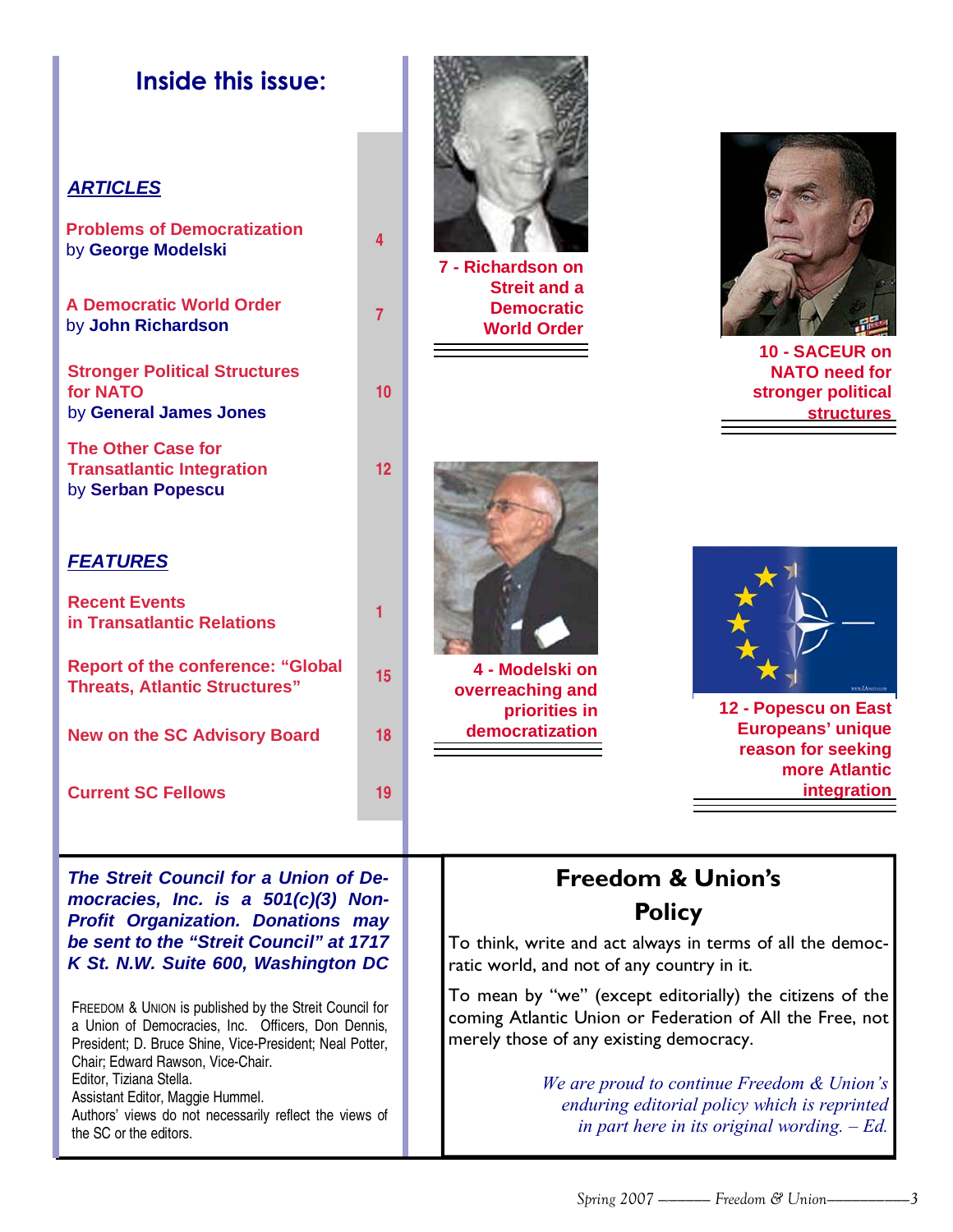# **Problems of Democratization**

### **GEORGE MODELSKI**



*George Modelski, Professor of Political Science Emeritus at the University of Washington, is author and editor of a number of important books, including*  Long Cycles in World Politics*. He is currently working on a project entitled ìGlobalization as an Evolutionary Processî. He has submitted this article for*  Freedom & Union *and retains copyright*.

emocratization is one of the central phenomena of our times. Let us bring together, with the help of an attractive image, some basic facts about it, viewing it as the process whereby democratic practices have been spreading world-wide for a considerable time now.

We set out to accomplish this task with the

help of the image displayed on the next page that succinctly summarizes the information about the condition and the progress of democratization at various points in time in the past century and a half. By condition we mean to indicate the relative importance of democracies in the world picture. With progress we intend to show this to be a

dynamic picture that opens out a window to the future.

The image "World Democratization" is simple but it displays this crucial information in two ways. First, it shows seventeen discrete data points (in red) that depict, at ten year intervals, the proportion of the world's peoples that at that point in time lived in democracies The first of these data points refers to 1840, and indicates that in that year, some 3.9 per cent of the world population lived in democratic countries, and more specifically, in the United States, and the United Kingdom, the only two that could thus be described. By the year 2000, the last of the data points, following the collapse of the Soviet bloc, that figure had

**We are at present 'ahead of the curve' (on the spread of democracy); the greater urgency lies with consolidating the gains of the recent past, and solidifying the links among** 

risen to 57.1 per cent, and the number of democracies, to 87.

The second feature of our table is more analytical, and traces (in blue) the best part of an S-shaped curve that not only fits our "hard" data quite accurately but also extends well into the future, to the  $22<sup>nd</sup>$  century. We might

call this the learning curve of world democratization.

Here we have two sets of basic information; so what to make of it?

Let us highlight four of its features: democratization is a powerful process; it is world-wide, it has a long reach in time, and it might be seen as a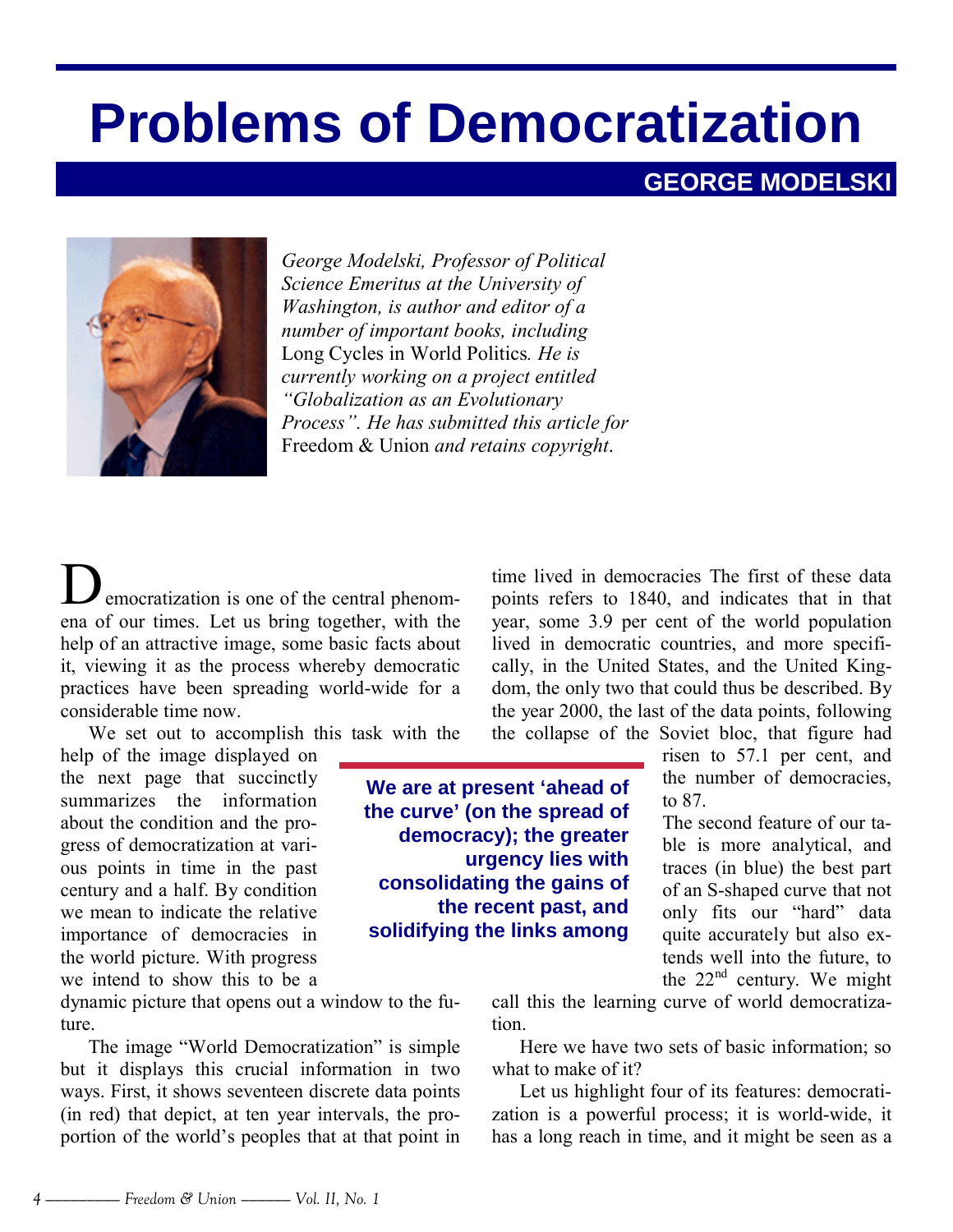learning experience. We then ask: what are the implications of these arguments?

### **A powerful trend**

A glance at the seventeen actual data points confirms, first of all, that these are not scatted or random bits of information but rather a series or sequence pointing to the existence of a trend, and not just any trend but one that is persistent and powerful. Viewed over a time span of 160 years, the trend shows both ups and downs, and registers some setbacks (including a notable one centered on the 1930s, and World War II) , but overall it moves clearly, and strongly, upward. In absolute numbers, the expansive force of democracy is simply staggering, from some 40-plus million in mid- $19<sup>th</sup>$  century, to close to 3.5 billon people at the turn to the  $21^{st}$ . A trend of such power is not easily reversed, or aborted.

### **A world-wide trend**

In our chart, democracy takes off as a transatlantic project, and for a long while, appears, in the main, as a "Western" phenomenon.

But over time, and since the mid- $20<sup>th</sup>$  century, its spread has been to most parts of the world, and (as shown) it now engages more than half of the world's population. It has diffused via a demonstration effect because, by and large, democracies, work better, know better how to cooperate, win wars but do not engage in mass killings, fight hunger more effectively, and, on the whole, are more productive and more prosperous. That makes democratization a likely universal process spreading by imitation.

### **A long-term trend**

Our poster "World Democratization" covers more than two centuries, making it plain that while undoubtedly powerful, this is a process whose progress is measured, deliberate, even slow, and not really to be hurried. It took over a century for democracy to move from a "market share" of under ten per cent, to a majority position (in which India plays a large role) a few years ago. We suppose that for the bulk of the world system to be 'saturated' with democratic practices it will take many decades, and the path taken by China will be a key factor.

### **A learning process**

Roughly connecting the dots in our chart is a blue line in the generic form of a learning curve. That curve marks not just the path of world-wide democracy over the past century and a half but also projects that path forward one century into the future, on the assumption that what we are observing is a learning process: humans settling into a cooperative mode; humans learning to live with each other. That strongly suggests that the trend we have chartered is not just a summary of events past but a process of some regularity that (jointly with others) is likely evolutionary.



Shows, at ten-yearly intervals, the proportion of the world population living in democracies (left scale). Fitting the data is a classic learning curve. Graph by T. Devezas, based on data in: "'Democratization in long perspective' revisited" by G. Modelski and G. Perry III, Technological Forecasting and Social Change, 69 (2002), 359-376.

Democracy has for some time been a subject of contention between foreign policy Idealists and Realists. Idealists advocating the spreading of democracy speak sometimes in grandiose terms of principle, even morality, point to the record of successful societies and claim to represent the wave of the future. Realists warily eye the problems of the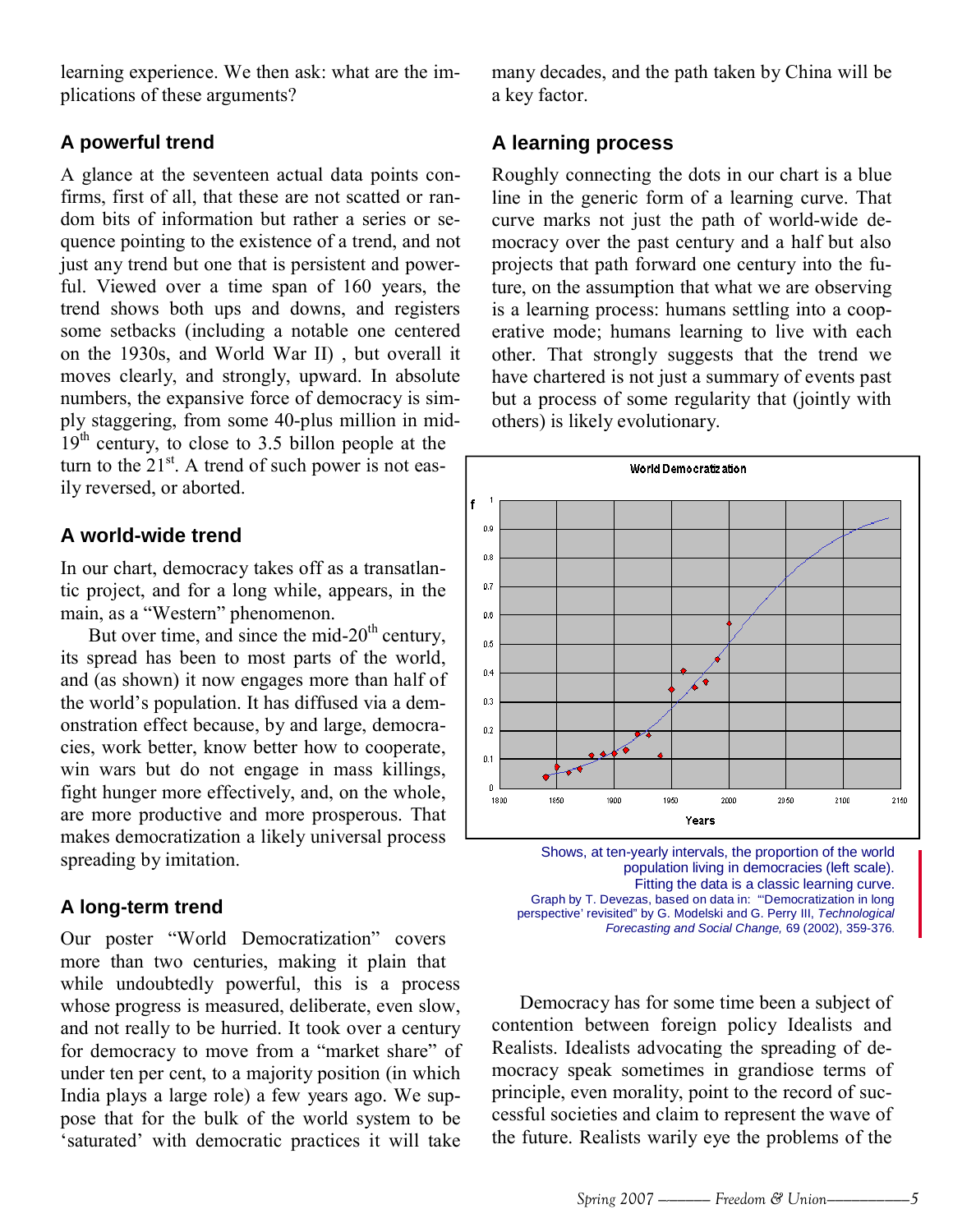day, discount the future and counsel prudence. Our presentation suggests that both sides score in that argument and that both are in effect right.

### **Implications**

What are implications, for the next decade or two, of these basic facts about democratization?

First, if democratization is indeed such a powerful process then it might be expected to proceed, we might say, under its own steam or as might be



**Figure: Polity Scale Measurement of Democracies, 1800-2003**  This Polity IV graphic provides independent confirmation of Modelski's graphic displayed on the previous page. Polity is a widely used data series for political science research. The latest version, Polity IV, contains coded annual information on regime and authority characteristics for all independent states from 1800 to 2003.

put more technically, as a form of selforganization. That is, in the ordinary course of world events, humankind seems on track, gradually, albeit slowly, to build a growing domain of democracy, and that is why what is called for, above all else, is patience. There is no "duty to export democracy" nor is there any requirement for extraordinary measures such as costly military interventions, or risky preventive wars, to foster it. Arguably, such measures are likely to prove counter-productive rather than facilitative.

Indeed, as we look at the chart once again, we see that the point reached in the year 2000, a high point of the entire story, and following the spectacular expansion of democracy at the end of the Cold War, is well above the trend line (or the learning curve). That suggests that we may be

'ahead of schedule', and that a slowdown of the process could well lie ahead. And that suggests *caution*.

Second, and if in fact we are at present 'ahead of the curve', then the other watchword must be *consolidation*. The greater urgency lies with safeguarding and solidifying the gains of the recent past, and building up the links among existing democracies. That might take two forms: protecting the elements of the emerging global democratic community, and continuing to strengthen the insti-

> tutions that have proved their value and effectiveness.

The elements of an emerging global democratic community are now in place. They include North America, the European Union, India, Japan-Korea, and Australia-New Zealand: components of what might be called an 'oceanic' grouping whose linkages are not due primarily to geographical propinquity but rather to participating in long standing networks of social, maritime and air connections. This is a prosperous and active ensemble now accounting for the majority of the world's population but its cohesion is not to be taken for granted and must be assiduously maintained in the face of rising pressure on at least two fronts: the demographic and the Islamist. Population might soon start declining both in Europe, and in Japan, reducing their weight in the democratic world. Democracy, moreover, is

under challenge from the Islamists, and the Jihadists, notably so in the Middle East, but also Europe and in Central Asia.

In more narrowly political contexts, the way to consolidate the gains of the past is to cultivate, and to strengthen the institutions that have proved their worth in the past century. One example is NATO that since its inception in 1949 has been animated by strong transatlantic relationships; the organization has expanded its membership and could of course broaden its functions. Then there are the Bretton Woods institutions, and indeed the entire United Nations system that has strong potential for democratic development. In all of this, of course, the role and policies of the United States remains of key significance.  $\Box$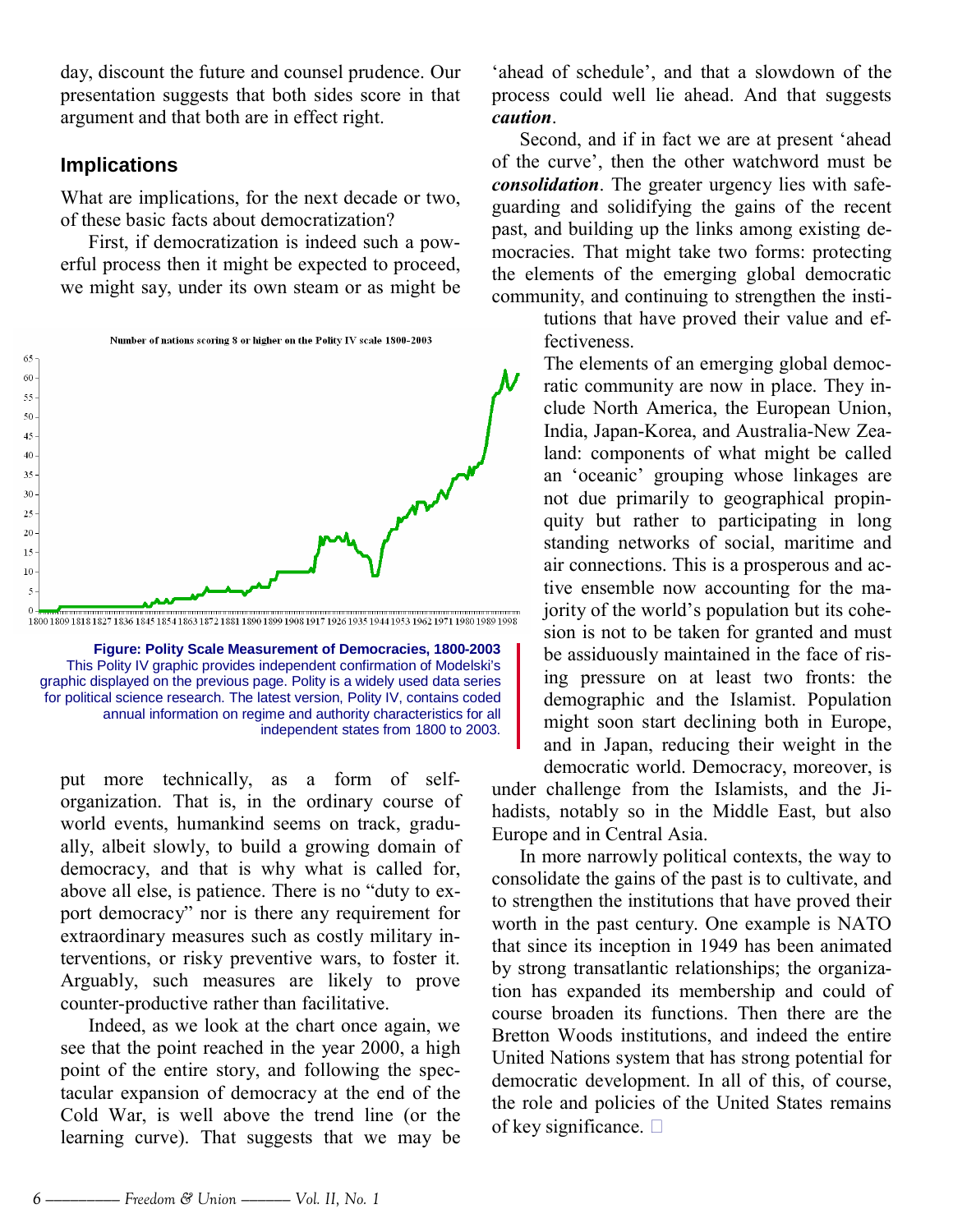### **A Democratic World Order**  From Streit to the Present

### **JOHN RICHARDSON**



*John Richardson, a graduate of Harvard Law School, has served as Assistant Secretary of State, CEO of Radio Free Europe, founding staff member of the United States Institute of Peace, and founding Chair of the National Endowment for Democracy.*

 $\blacktriangle$ t Harvard in the 1940s, I joined "Union Now" and "Union Now With Great Britain," popular movements led by Clarence Streit advocating a merger of the major democracies as a force for peace and security in the face of the Nazi onslaught in Europe.

After the war, what little attention I paid to

the outside world centered on the emerging United Nations system and in Clarence Streit's intriguing idea of moving toward a democratically based world order

The first President Bush was ridiculed when he suggested, following the brief 1991 Persian Gulf War with Iraq, that our triumph heralded a 'New World

Order.' That skepticism was justified. Americans instinctively knew there was no vision, no idea, no strategy, to make that victory a significant step toward a better world. Both President Clinton and the second President Bush have too often been similarly ridiculed, in America and abroad, as trigger-happy incompetents, unable to capitalize constructively on American preeminence.

Too many American political leaders fail to appreciate the necessity of working over the

**After the war, what little attention I paid to the outside world centered on the emerging United Nations system and Clarence Streit's intriguing idea of moving toward a democratically based world order.** 

long term with likeminded leaders of other democratic nations to develop international decision-making arrangements reflecting our shared values and responsive to the human needs of our rapidly shrinking 'global

village.' The contrast is striking with the wisdom displayed by those who visualized and created the United Kingdom, the European Union,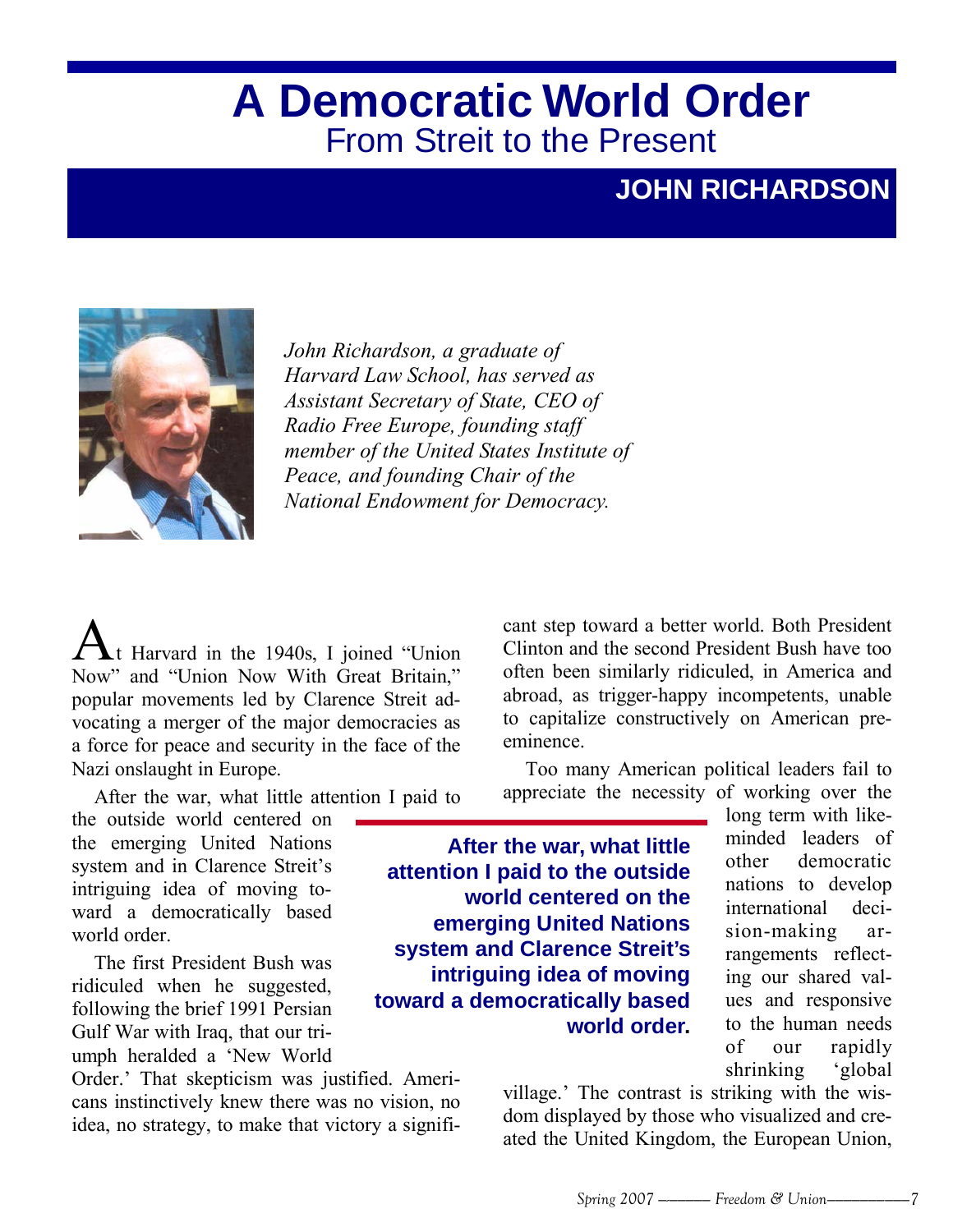Canada, Brazil, Australia, as well as Marshall Plan and the North Atlantic Treaty Alliance (NATO) bolstering European recovery after World War II.

What is to be done? What should be the

long-range global vision and strategy guiding the policy makers of the United States and other responsible governments as they make tough foreign policy choices?

To make such fundamental policy choices, more than tactical skills and courage are required of our Presidents and Congressional leaders. Man-

agement gurus have been telling us for a generation that without a long-range vision, clear goals, and appropriate strategies, organizations are not likely to get very far. Lacking thought and debate about what kind of world we want for future generations, we Americans and our friends abroad are not likely to get very far either. Our government, like others, would continue to react to situations as they arise rather than steadfastly pursuing strategies and tactics

designed to move us toward the long term vision of a harmonious world of democratically governed nation states, working collaboratively together within democratically based institutions. But for such an approach to be accepted by democratic nations around the world, leadership is crucial, and only the US Government provides an adequate platform, given

American power and prestige. A President and Congress willing to proclaim such vision and strategy, establishing such a sense of direction for Americans and other freedom lovers around the world, will have some potent precedents to build on.

I believe it is only a question of time before an American President will have the foresight and courage to challenge the skeptics, to make



Destruction of the Berlin Wall, 1989 ITAR-TASS News Agency, 1989

history, by using the 'bully pulpit' to move America and the world toward a clear vision of human solidarity to be achieved through a democratic world order. The recently formed democratic caucus in the UN General Assembly provides a first crucial step toward the eventual limitation of UN Security Council membership

to genuine democracies. The Security Council might thereafter rely on NATO to enforce its decisions, with all that would mean for global peace and security.

Americans, together with hundreds of millions of others around the world who share our faith in liberty, would gladly work toward a world of cooperating, and ultimately, integrating sovereign self governing nations. Their de-

**The recently formed democratic caucus in the UN provides a first crucial step toward the eventual limitation of UN Security Council membership to genuine democracies. The Security Council might thereafter rely on NATO to** 

mocratic governments would collaborate, based on shared national values, through existing and new international institutions, in a long term movement toward regional federations and, ultimately, a global, democraticallybased federalism. Since human rights, the rule of law, social justice, free elections, free markets, and peace are especially

attractive to people denied them, such a global political movement would also weaken tyranny wherever it exists.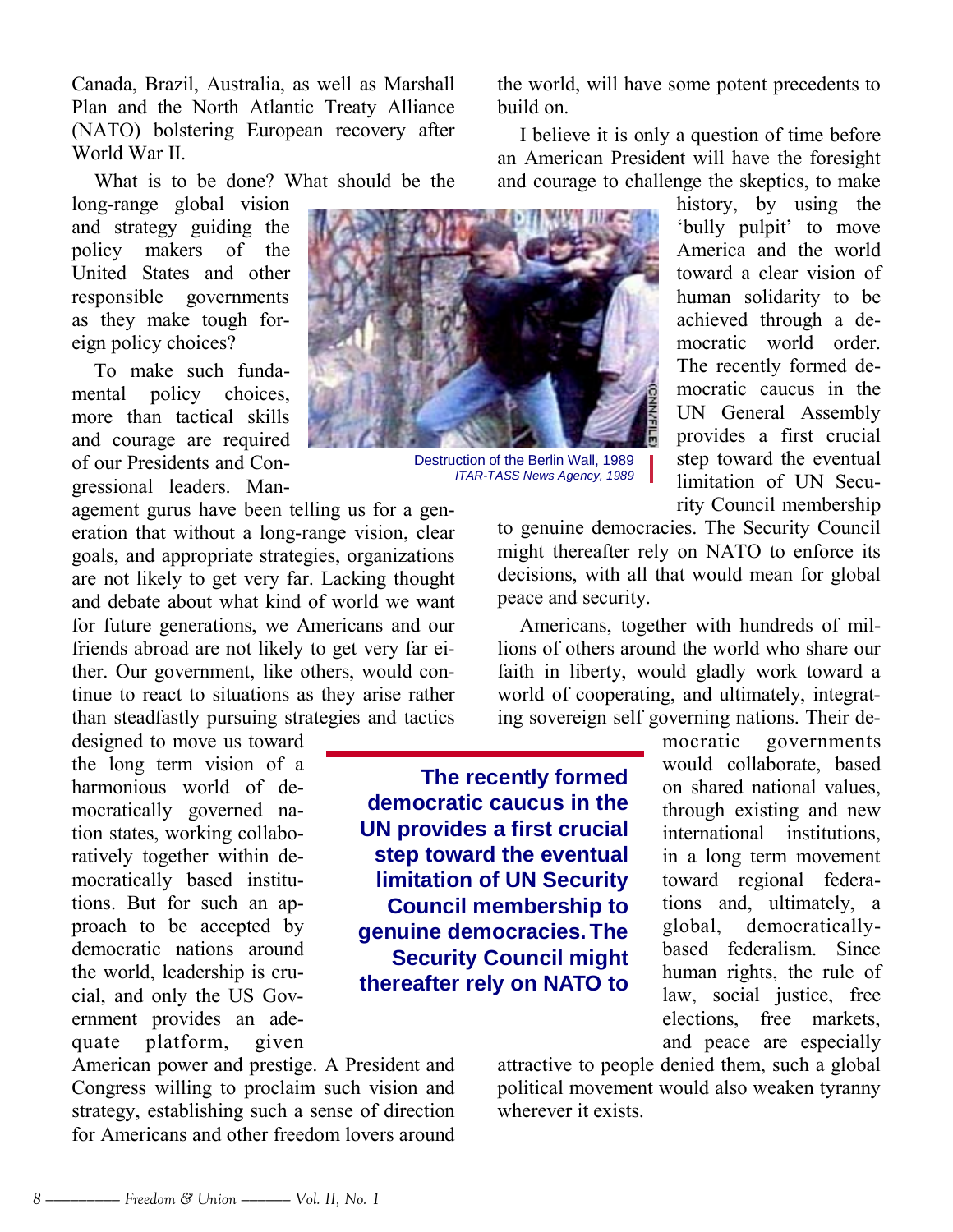This is no panacea. Prudence compels us, as argued by Richard Haass' book, *The Opportunity ñ Americaís Moment to Alter Historyís Course* (Public Affairs, 2005) also to pursue 'integration' with other important countries, regardless of their democratic credentials. There will always be blunders, failures, disasters, as well as achievements, in the long road ahead. But as the rate of change toward greater integration in all global systems  $-$  technological, economic, social, cultural, and political  $$ continues to accelerate, the only critical mistake would be to fail to establish such an American sense of direction and leadership in world affairs.

American business, labor, and civic leaders, teachers, clergy, journalists  $-$  indeed citizens in every walk of life  $-$  can contribute to a positive outcome by finding ways now both to demonstrate their support and to increase American 'soft power' to help achieve that goal. Through this and other channels, momentum for positive change can, and I believe will, grow until American political leaders accept their responsibility to employ our power to move the world toward peace, justice, security, and freedom  $$ toward human solidarity  $-$  through democratic development, collaboration, and integration.

This sums up what I have learned about American and world politics since I floated down under a parachute into battle across the Rhine near the village of Wesel, Germany, on a bright Sunday morning in March, 1945.

Long before that, my mother had engraved the message of Tennyson's prophetic lines from his poem 'Locksley Hall' in the memories of her five children:

*For I dipt into the future, far as human eye could see,*

*Saw the Vision of the world, and all the wonder that would be;*

*Till the war-drum throbbed no longer, and the battle-flags were furl'd* 

*In the Parliament of man, the Federation of the world*.  $\Box$ 

*From John Richardson's recently published memoirs,* A New Vision for America*, pp.* 167, 221-2, 241-5 (*complete bibliographical information below).*

### **A NEW VISION FOR AMERICA: Toward Human Solidarity Through Global Democracy**

**By John Richardson Foreword by John C. Whitehead**

**ADST-DACOR Diplomats and Diplomat Series, Ruder Finn Press, 2006**

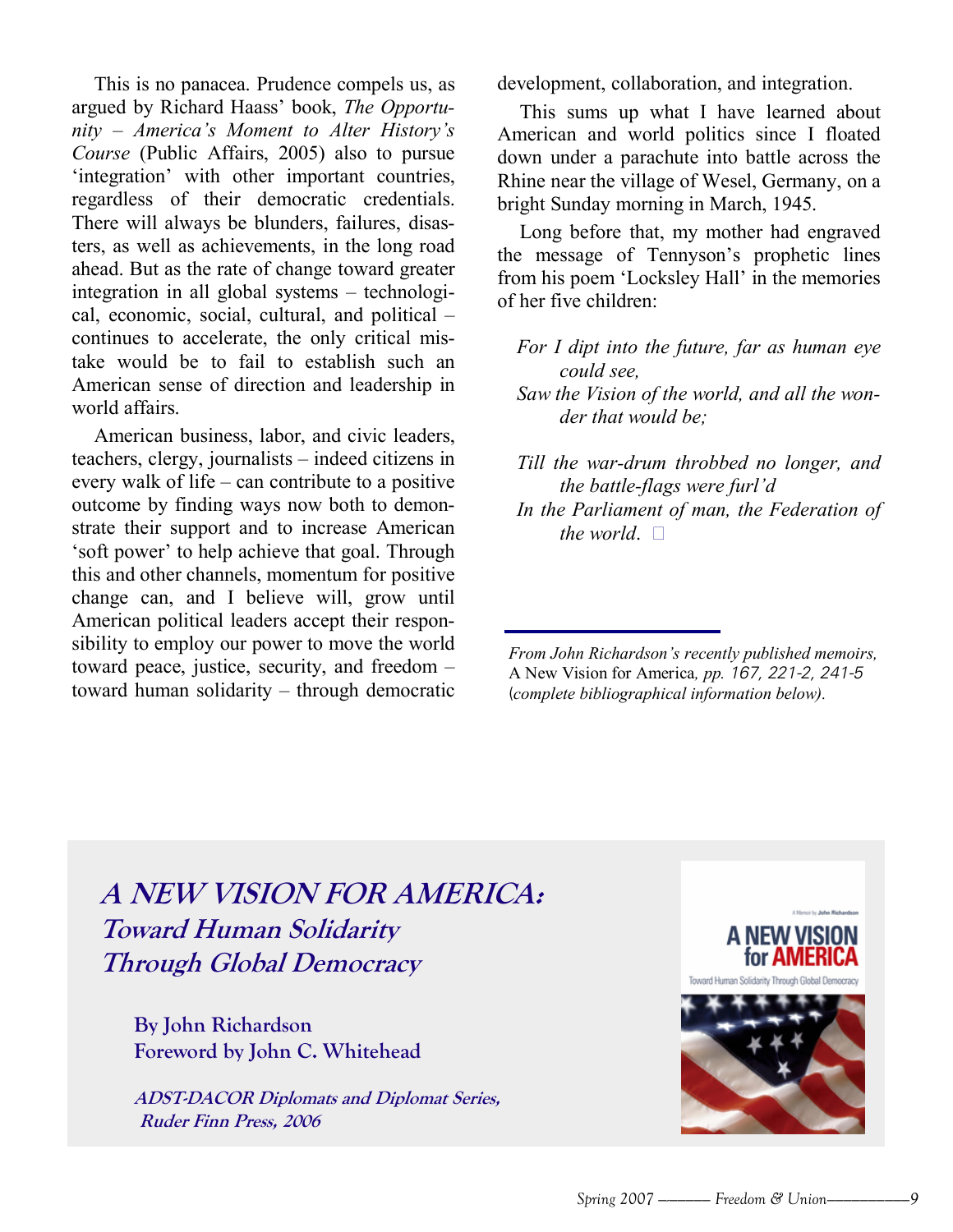## **Stronger Political Structures for NATO**

### **GENERAL JAMES JONES Outgoing Supreme Allied Commander Europe**



North Atlantic Council Members on a visit to Kosovo, May 2006 NATO photos, 2006

*The outgoing Supreme Allied Commander Europe, in a parting session with the Atlantic Council of the U.S., has called on December 21, 2006 for strengthening NATO's structures and reliability for the long haul. He focused on two aspects of this, which have long been central to the project of the Streit Council: using more efficient joint decision-making procedures than the past reliance on consensus, and using common funding so countries can participate in common actions without a financial penalty. The complete address can be found on the Atlantic Council of the US website. Following are the key portions of his remarks.* General Jones (left) and

In the matter of transformation: as well as we've done on the military side, the other piece of transformation that has not been done to the secretary-general's satisfaction or to anyone else's is the accompanying transformation of the political

process. The political institution of NATO to support this expeditionary capability is still very much in the 20th century as a military capability is becoming a 21st century force. And those two things are kind of at odds.

### **Beyond Consensus**

My recommendation and my parting message to NATO, for whatever it's worth, is that we really take a look at the second piece of transformation now and start fixing the system so that as NATO becomes even bigger, that the political processes by which decisions are taken, by which we decide how we spend our money or how we acquire things, can, in fact, be somewhere in parallel with this new state-of-the-art capability that we're trying to get to in the military side.

*Fred Kempe* (President, Atlantic Council of the US): What you're basically saying is that the political is falling behind the military capability. So,

**NATO will have to address whether you want 350 committees all acting on the rule of consensus.** 

21st century military capability and aspirations and 20th century political consensus. What concretely needs to be done on the political consensus side? Is it doing away with consensus voting on decisions?

*Jones*: How we spend our money, what we spend our money on is definitely still in the 20th century. And sooner or later, NATO will have to address whether you want 350 committees all acting on the rule of consensus. Is that really how you get your best advice? At some point, if the North Atlantic Council gets bigger and bigger, they'll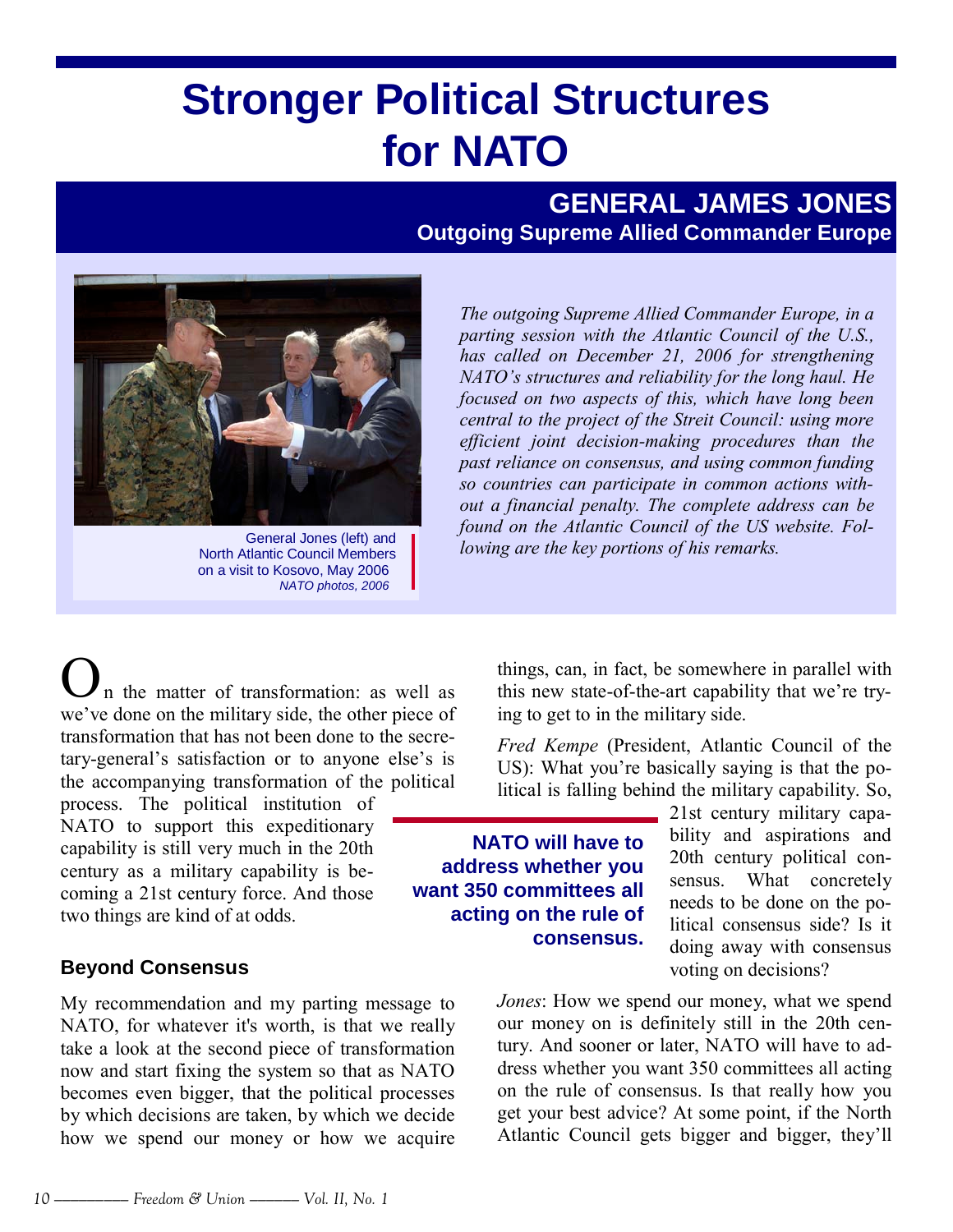have to address that.

*Kempe*: One gets rid of consensus. That means that the French and others don't have the ability  $\frac{1}{x}$  as a single country  $\frac{1}{x}$  to block NATO going forward.

*Jones*: Well, you do have to ask yourself that. If youíve got 24 countries lined up and want to do something of a certain stature, what's the logic of one or two countries being able to block that? Why not have a system where they can just opt out? Which is actually what many countries did in supporting the NATO training mission in Iraq. There are quite a few countries that said: Okay, we'll support the mission, but we're not sending

any troops there. And we said: Fine, we'll do it. Those are some of the flexibilities that could come NATO's way and ought to be discussed, so that the institutional part of the North Atlantic Treaty Organization can in fact support what

we're trying to do to make NATO more agile, more responsive and more capable.

### **Common funding**

One of the things that I would add to the list  $$ particularly for rapid missions, expeditionary-type operations, NATO Response Force missions  $-$  is that I believe common funding is the answer. I believe that we have to remove the disincentives for nations to contribute forces.

For example, the Czech Republic has one of the few existing assets in chemical, biological, nuclear and radiological forces. We can't expect the Czech Republic, every time an NRF goes out, everybody wants that capability, to foot that bill the whole time.

NATO operates under the "costs fall where they lie" principle, which means if you contribute forces, you pay for it. And that was great in the  $20<sup>th</sup>$  century, because forces weren't going anywhere. It was a reactive alliance. We were going to absorb the first hit. And every year maybe forces went from Germany to Holland or, you know, moved a few hundred miles, but they really didn't go very far. So having nations absorb that cost was not particularly difficult.

Now you've got, you know, 32,000 soldiers in Afghanistan. You have a mission in Africa. You've got Operation Active Endeavor. You've got troops in the Balkans. Nations are having to absorb that burden.

### **Political interference in Military Advice due to consensus procedure**

I think the Military Committee of NATO, which is supposed to give the military advice, is in danger of becoming overrun by the early input of political influence before the military advice is de-

> veloped. And I think we ought to organize ourselves in such a way that the military advice that is rendered stays as pure as possible until there is an appropriate time for the political process to take place.

> The advice comes from the stra-

tegic commanders as an operational commander, for example, into the Military Committee. And the Military Committee's system of discussion is very similar to the North Atlantic Council's In other words, countries can break silence, countries can block military advice from going forward. It's the infusion of national politics on military advice at a very low level that causes military advice to be distorted, to be tweaked and to lose its essence. And I think it has to be pure.

I think there are ways in which you can do that. Some structural reorganization could be done that preserves the integrity of that military advice for a little bit further into the process.

### **Strong alliance**

Still, the alliance is an incredibly healthy organization. I know of no countries that are trying to leave the alliance, and I know quite a few that are trying to queue up  $-$  to measure up to achieve full membership by as early as  $2008$ .  $\Box$ 

**We have to remove the disincentives for nations to contribute forces. I believe common funding is the answer.**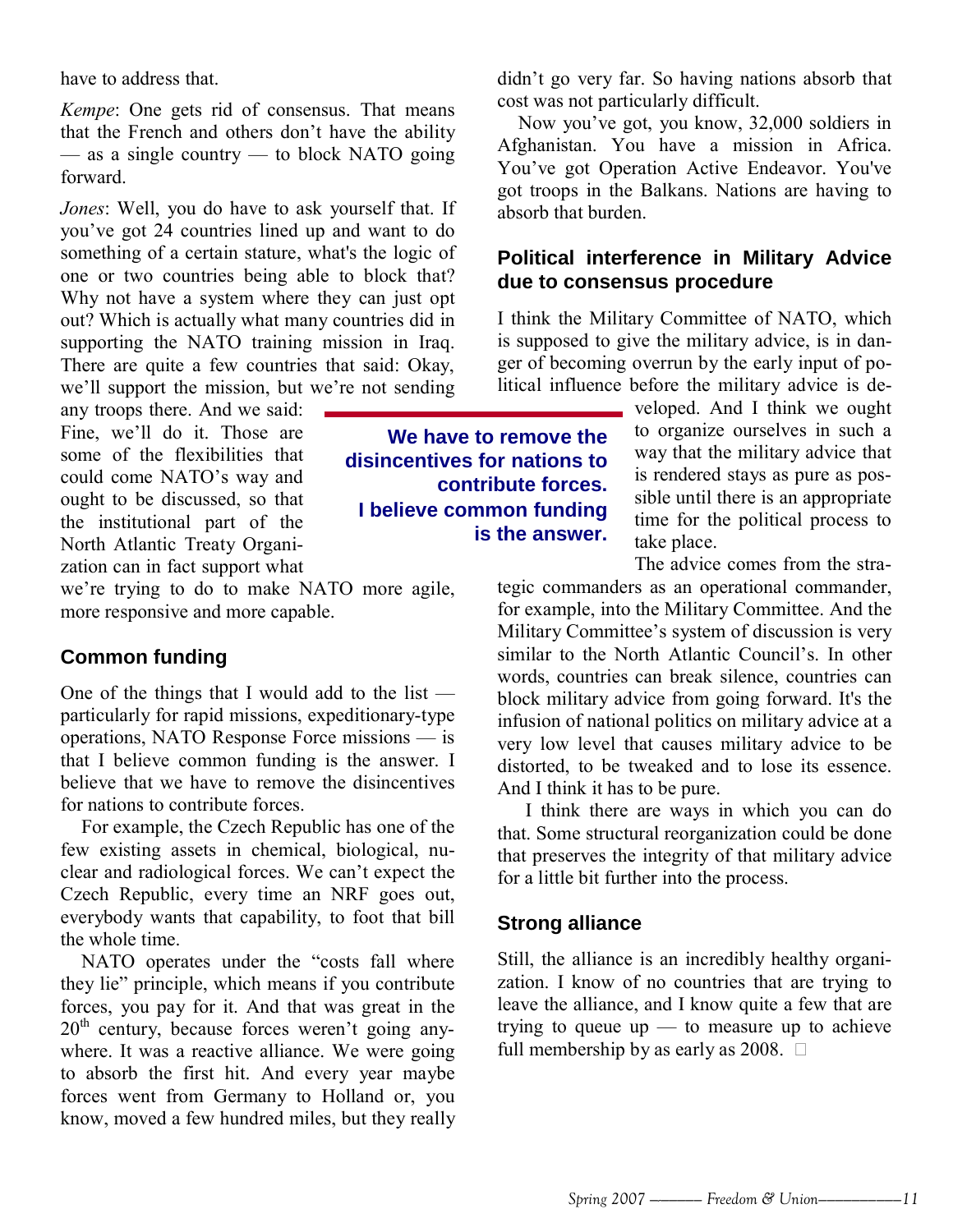### **The Other Case for Transatlantic Integration**

### **SERBAN POPESCU**

*Romaniaís recent EU accession increases the number of member countries diplomatically strained by a complex balancing act between the US and the EU. With its staunch commitment to both Atlanticism and Europeanism, Romania found its diplomacy torn by the EU-US rift caused by Operation Iraqi Freedom.*  It sought to keep itself on the shrinking – sometimes disappearing – common ground between the US and *EU, and more fundamentally, between the need for security guarantees and the need to improve its economic performance. Serban Popescu, a Romanian Atlanticist, relates here how the problem has developed. He concludes that increased transatlantic co-*

*operation on economic and security issues would narrow the perceived gap between the military and economic dimensions.* 

 $\perp$  he case for transatlantic economic and security integration has been traditionally argued from the perspective of the benefits accruing to the US and Western European countries as a result of closer relations. But the recent waves of NATO and EU expansion to Central and Eastern Europe have brought in a novel category of states that can make a similar

argument from a different perspective. These states keenly seek out security and economic development guarantees and are heavily influenced in their quest by historical challenges of a kind unlikely to strike a familiar chord with either Western European countries or the US.

The relative lack of transatlantic integration at

the economic and foreign policy levels is likely to strain the diplomatic approach of the less influential countries that have joined the transatlantic community, hitherto based on a Euro-Atlantic synthesis that had seemed solid since both its halves  $-$  European and Atlantic  $-$  entailed looking westward. Among the new EU members, US-EU frictions inadvertently promote foreign policy trends based on inwardlooking calculations of national gain, qualified commitment to wider regional projects, and loss of trust in the stability of the transatlantic community and in its capacity for defending their national interests. Given the security anxieties that some countries in

Central and Eastern Europe still display, the stark choice between choosing to go along either with the EU or with the US can engender divergences in loyalties.

Since there are not enough treaty commitments and institutional channels to mitigate foreign policy disagreements among major transatlantic actors, smaller European countries may end up displaying a disposition to support projects on a purely contextual basis, as long as their national interest is served. While there is certainly nothing wrong with conducting

diplomacy in order to advance the interests of one's country, the European project of integration is built on the belief that calculations of national interest are ultimately best served in a union.

This working assumption of the EU conveys no paradox and even less a repudiation of the concept of national interest. The European idea is that, unless



Bulgarian President Georgi Parvanov, Prime Minister Simeon Saxe-Coburg, Foreign Minister (and Atlantic Club founder) Solomon Passy and EU-Affairs Minister Meglena Kuneva sign the European Union Entry Accord, April 25, 2005 Sofia News Agency, 2005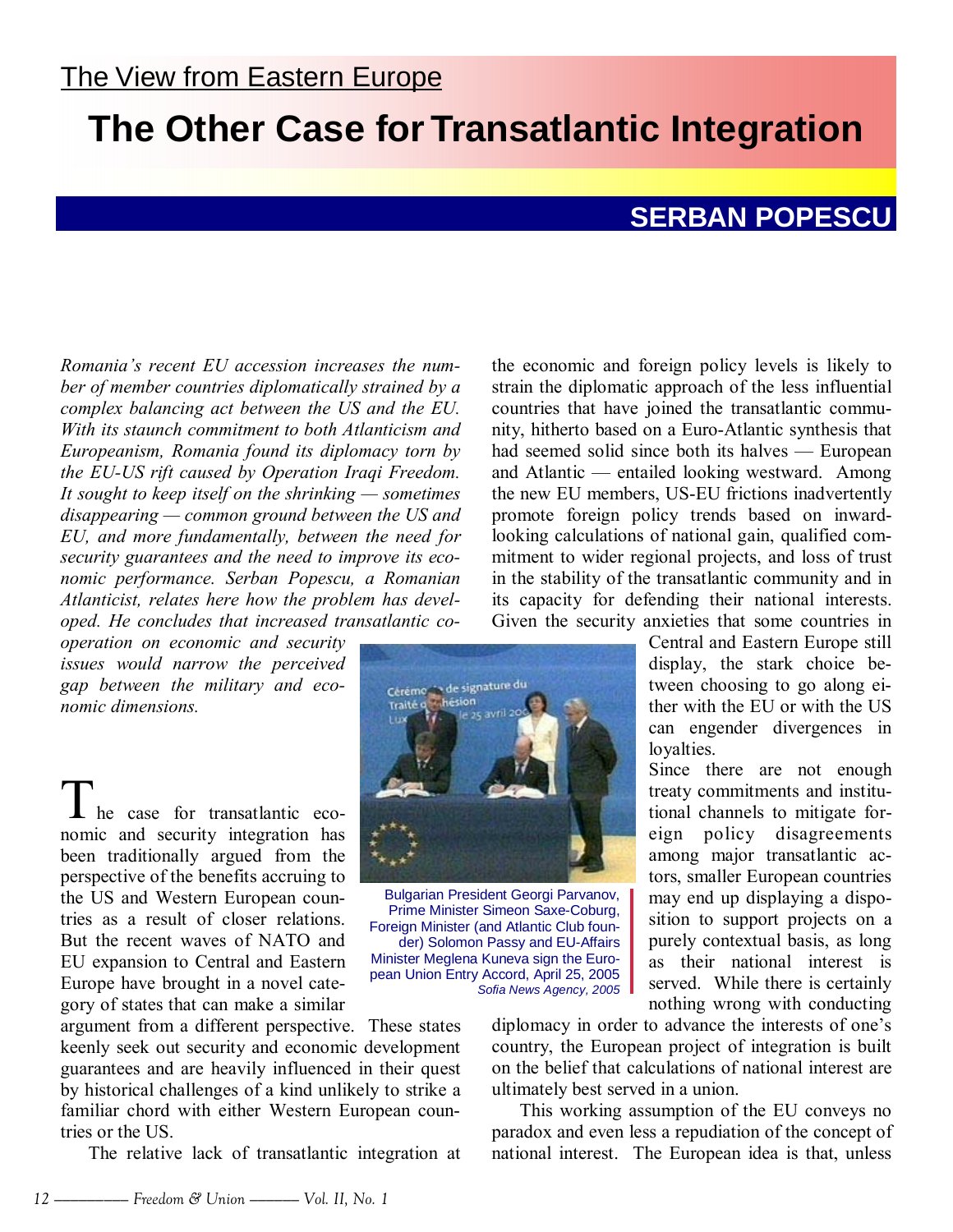cast against the backdrop of shared values and perspectives, a country's pursuit of its own interests, conceptualized as a fundamentally solitary quest for transitory alliances whose basic tenets are open to revision, will lead, as it has so many times in the European history, to confrontation and loss of status for each and every European country. It will prove, in the end, detrimental to the very interest it sought to protect and advance.

### **Atlantic disunity undermines EU internal unity**

In this respect, the possibility that newer EU members will try to navigate their way through the rocky rifts of the EU-US relations by seeking only provisional accommodation of largely inconsistent diplomatic stances does not indicate merely an ideological discomfort with the theoretical framework on which the European Union is modeled. It can spell a more practical threat: that the Union itself enters into a stage of slow fragmentation which can foreshadow a regional return to rank realpolitik, even if the administration in Brussels will try to uphold as long as possible a semblance of institutional unity.

As long as recent EU members will be forced to address American and Western European demands piecemeal, without feeling safe in the knowledge that there is a wider structure where potential head-on con-

flicts can be addressed and settled, they will unavoidably provoke acrimony in those European governments that view themselves as the founding members of and the driving force behind the Union. Senior EU members will feel entitled to demand loyalty from the very countries that they welcomed to the EU accession process. They will also tend to respond with dour criticism to recalcitrant behavior that threatens to frustrate their expectations. In the run-up to Operation Iraqi Freedom, French President

Jacques Chirac rebuked the ten Central and Eastern European countries that signed the Vilnius letter in support of the U.S. position on Iraq by bitingly commenting that these countries were "badly brought up and somewhat insouciant about the dangers implied by allying themselves so rapidly with the American position." President Chirac singled out Romania and Bulgaria as "particularly irresponsible" and stated that the

two countries could not have found a better way to diminish their EU accession chances. There were certainly a host of reasons behind this statement that relate more to French positioning in the EU, its post-WWII legacy of decreasing influence, and its idiosyncratic relation to the US But there was also a clear feeling that the soon-to-be-members are not as strongly pro-EU as they should be.

### **Small countries in paradoxical situation**

Romania is a good example of a European country whose strategic options are severely limited by the gaps in transatlantic integration. Minor power status is normally complemented by a restricted range of strategic options, but, in the present case, transatlantic disagreement further shrinks the already narrow space of diplomatic accommodation to zero, or literally somewhere below zero: the options are at times rigidly defined by an either-or choice between the US and the EU, with neither choice acceptable to the country but all space for compromise eliminated. As has always been the case in history, frictions among major powers tend to be amplified in minor countries to an extent that may appear excessive to the very parties engaged in the initial disagreement.

Romania illustrates the dilemmas of a country having to cope with an unwieldy diplomatic burden in times of transatlantic disagreement. Its post-

> Communist foreign policy has been built on the premise that national security is best served by the country's accession to both NATO and the EU. While the former was to provide the security umbrella, the latter was meant to guarantee economic stability and growth. Long before it formally joined NATO on March 29, 2004, Romania was an enthusiastic supporter of strengthening the alliance's role in regional conflicts, even when this implied

souring relations with its neighbors, as was the case when Romania supported the 1999 NATO campaign against the Federal Republic of Yugoslavia. The desire to see NATO intensifying its operations in the region, in the hope that this will increase the countryís security profile, should have been a clear indication to Brussels before the Iraq War that such expectations shape the Romanian diplomatic agenda.



Romania officially entered NATO on March 29, 2004. Image: Romanian soldiers carrying the Romanian and NATO flags. BBC, Associated Press, 2007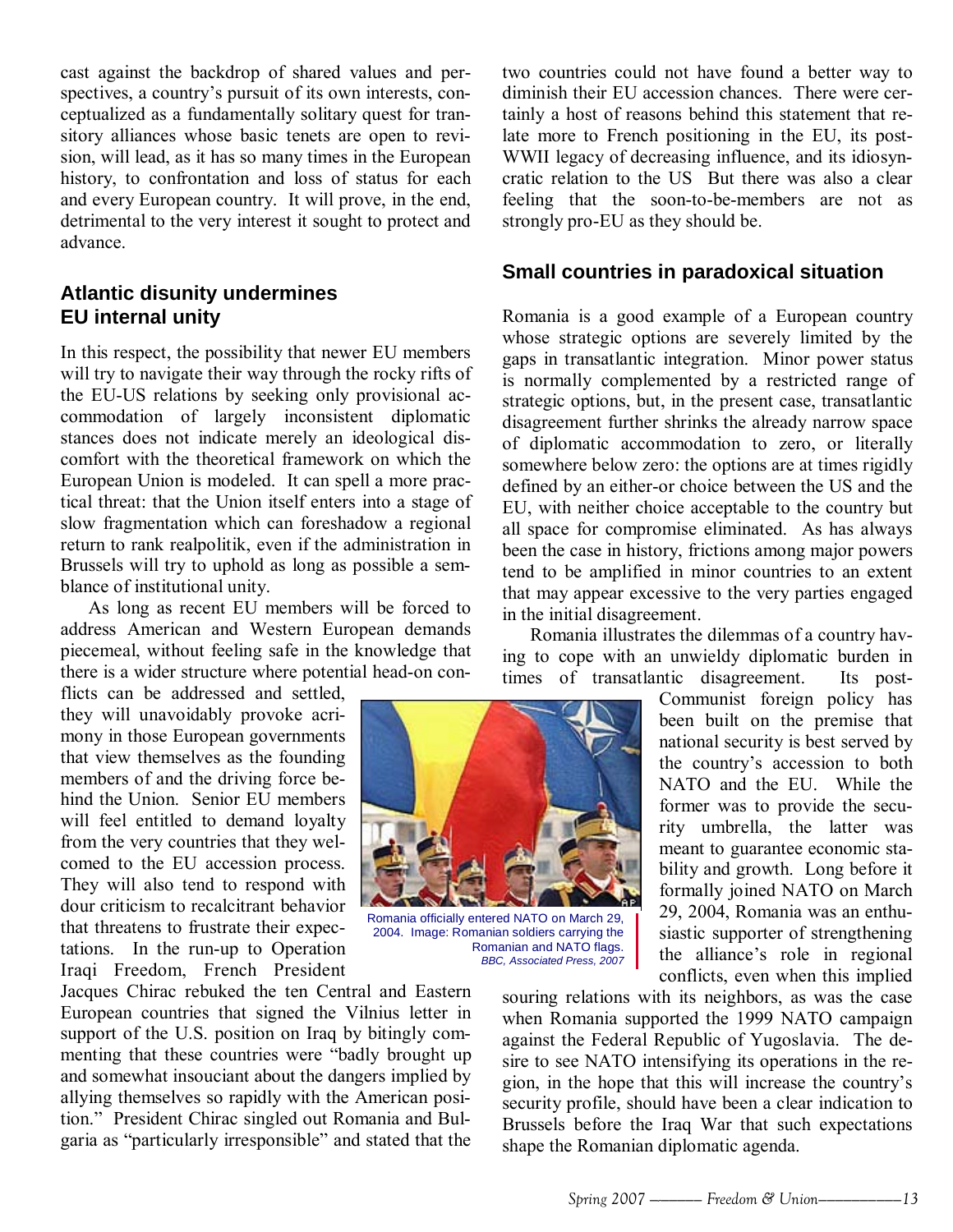At the same time, the country pursued a campaign to secure EU membership, a goal achieved at the beginning of this year. Economic integration was thought to be the natural counterpart to acquiring the security boons that flow from membership in NATO. But Operation Iraqi Freedom and the ensuing transat-

lantic disagreement put in doubt the expected coherence between the two dimensions. Security concerns already visible in the country's prior support of NATO operations in the region were magnified by a recent history of territorial instability. The modern state of Romania is a newcomer in historical terms. Formed in 1859 by the unification of the principalities of Moldavia and Wallachia, the state saw its ter-

ritory repeatedly expand and decrease during the two world wars. A bleak national variant of Communism after 1945 compounded the difficulties of a rough start. The combination of these historical factors led Romania to emphasize the security side and thus come to strongly support the US decision to launch Operation Iraqi Freedom.

### **The problem is structural**

The staunch support for the operation is usually associated with the confrontational style of the Romanian President Traian Basescu. Announced in the wake of winning the presidential runoff, his surprisingly ambitious design to build a Washington-London-Bucharest security axis was frowned upon in Brussels (the President signally forgot to mention Brussels, Paris or Berlin). Yet the decision to support Operation Iraqi Freedom was taken in the previous Social-Democrat administration. As troubling as President Basescu's manner could be considered in Brussels, the decision to grant preeminence to security issues is not his innovation, but reflects a constant of post-1989 Romanian diplomacy. As a result of siding with the US, Romania was not shown the same lenience as that granted to regional neighbors, which gradually moved away from the US stance on Iraq. When Romania and Bulgaria were assigned the commissioner seats in the European Council, many saw more than mere coincidence in the fact that Bulgaria was bestowed the position of EU Commissioner for Customer Protection, while Romania was allocated the vastly irrelevant portfolio of EU Commissioner for Multilingualism.

The inherent danger in such situations is that the more countries such as Romania are scolded for their foreign conduct, the more they become convinced that EU membership is not as valuable as they initially thought and that complete loyalty should be required only if it is fully reciprocated. At the same time, ge-

ography indicates that as warm as Romanian-American relations can be, expected gains from the trade between the two countries cannot possibly offset the potential benefits of trade relations between Romania and the EU.

### **Structural solutions**

The tension between security guarantees and economic devel-

opment can be defused by an expansion of the transatlantic agreements. A common US-EU security policy structure would supply a framework where disputes could be aired and tackled. It would also serve to disprove the notion that the EU can provide security only in the form of peacekeeping and stabilization missions. Substantial elements of it could be developed in the coming period around NATO as an operating instrument and around joint security concerns such as WMD non-proliferation; the entirety of it is likely to require gradual evolution.

Similarly, a common transatlantic market would do away with the related notion that the US can only be a security provider to Central and Eastern Europe. The US and the EU still account for 50 per cent of the world's GDP, and 40 percent in terms of purchasing power parity. Eliminating unnecessary hurdles could boost trade to the point where newer EU members would come to appreciate the US as an economic partner, via their membership in the Union. An OECD study forecasts a GDP increase in the EU and the US of up to 3.5 per cent from unhindered trade. Complemented by strong security cooperation, such robust growth could dissolve the dilemma of choosing between being safe and being affluent. It could also make countries like Romania confident that the military and the economic dimensions of national security can once again become fused on their diplomatic agenda.



Romania became an EU member on January 1, 2007 Associated Press, 2007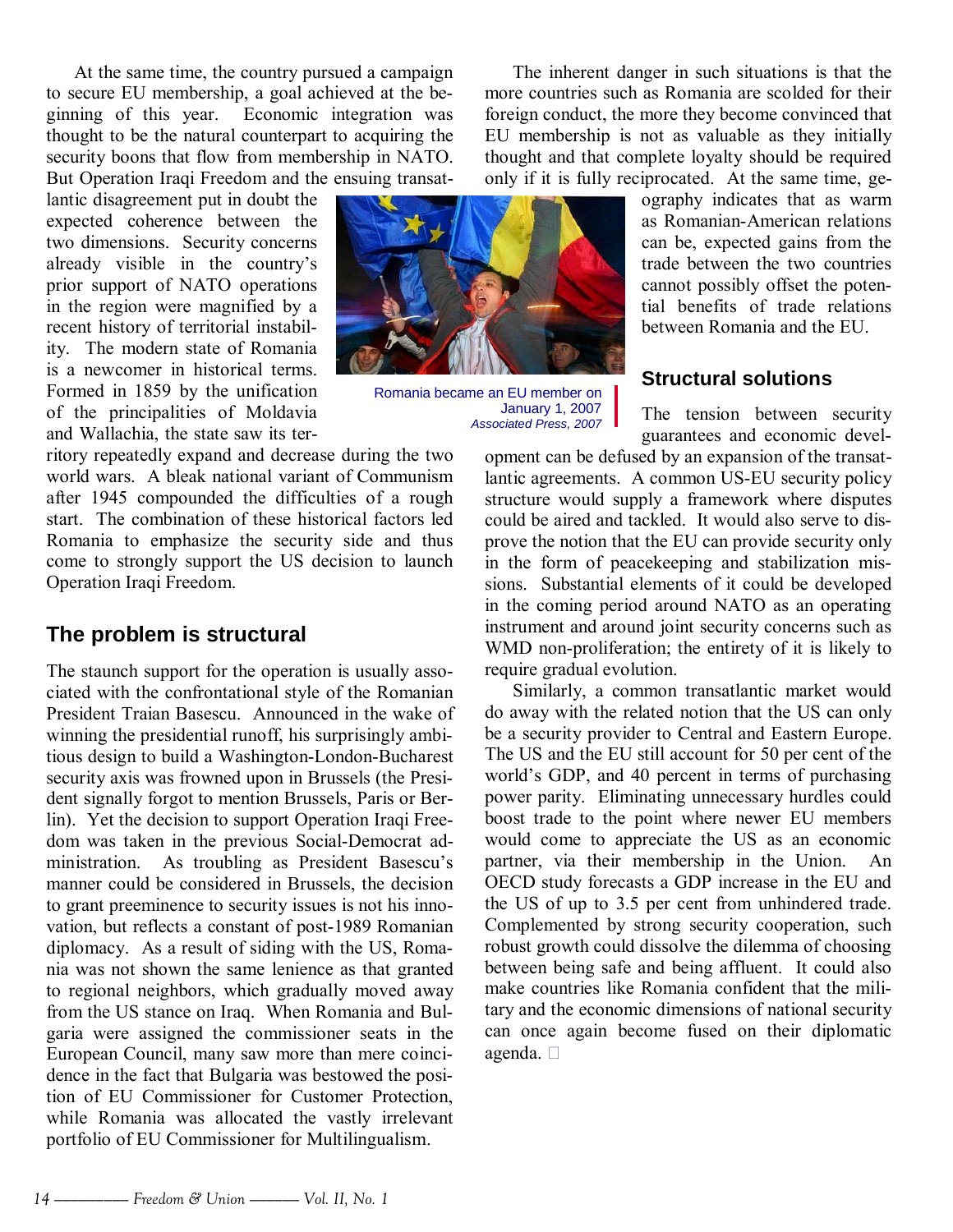### **Global Threats, Atlantic Structures Report of the Streit Council Conference, September 2006**

*The Streit Council, along with the Hudson Institute and Radio Free Europe, organized on September 21-* 22, 2006 the conference "Global Threats, Atlantic Structures." Featuring a roster of high-level officials *from both sides of the Atlantic, together with prominent academics and think tank analysts, it discussed how Atlantic institutions can be strengthened and transformed for dealing with new threats to the Western democracies and new opportunities for commerce and unity.*

The conference was opened by former Spanish Prime Minister, Jose Maria Aznar. Speaking of the necessity to translate ideological agreement at the level of policy making, Mr. Aznar stated that he believes "in a West which is not only a Community of abstract values", but also "a Community of joint institutions and, above all, of joint actions."

For the second day, the conference organizers posed two broad questions to the participants: how the Atlantic institutions can be used and adapted to help face the threats, and how the need to face the threats can be used to upgrade Atlantic integration for the long run. Among those addressing these questions were Antonio Martino, Italian Defense Minister 2001 to 2006; Peter Rodman, Assistant Secretary of Defense; General William Odom, former Director of the National Security Agency; Prof. Charles Kupchan, Council on Foreign Relations, and Daniel Hamilton, Director of the Center for Transatlantic Relations at SAIS, Johns Hopkins University.

The discussion on the second day started with the session "Building a Transatlantic Homeland Security System." Daniel Hamilton, the Director of the Center for Transatlantic Relations at SAIS, noted that Europe and the US for a time have diverged regarding both the security risk posed by terrorism and the fundamental approach to this phenomenon. Europeans are less inclined to view terrorism as a predominant threat and they approach it as an issue of crime and justice, unlike the US that conceptualizes it primarily in terms of war and peace. However, European differences with the US over threat perception are narrowing; transatlantic communications are working in this matter.

Dr. Hamilton emphasized that we have to protect "our con-

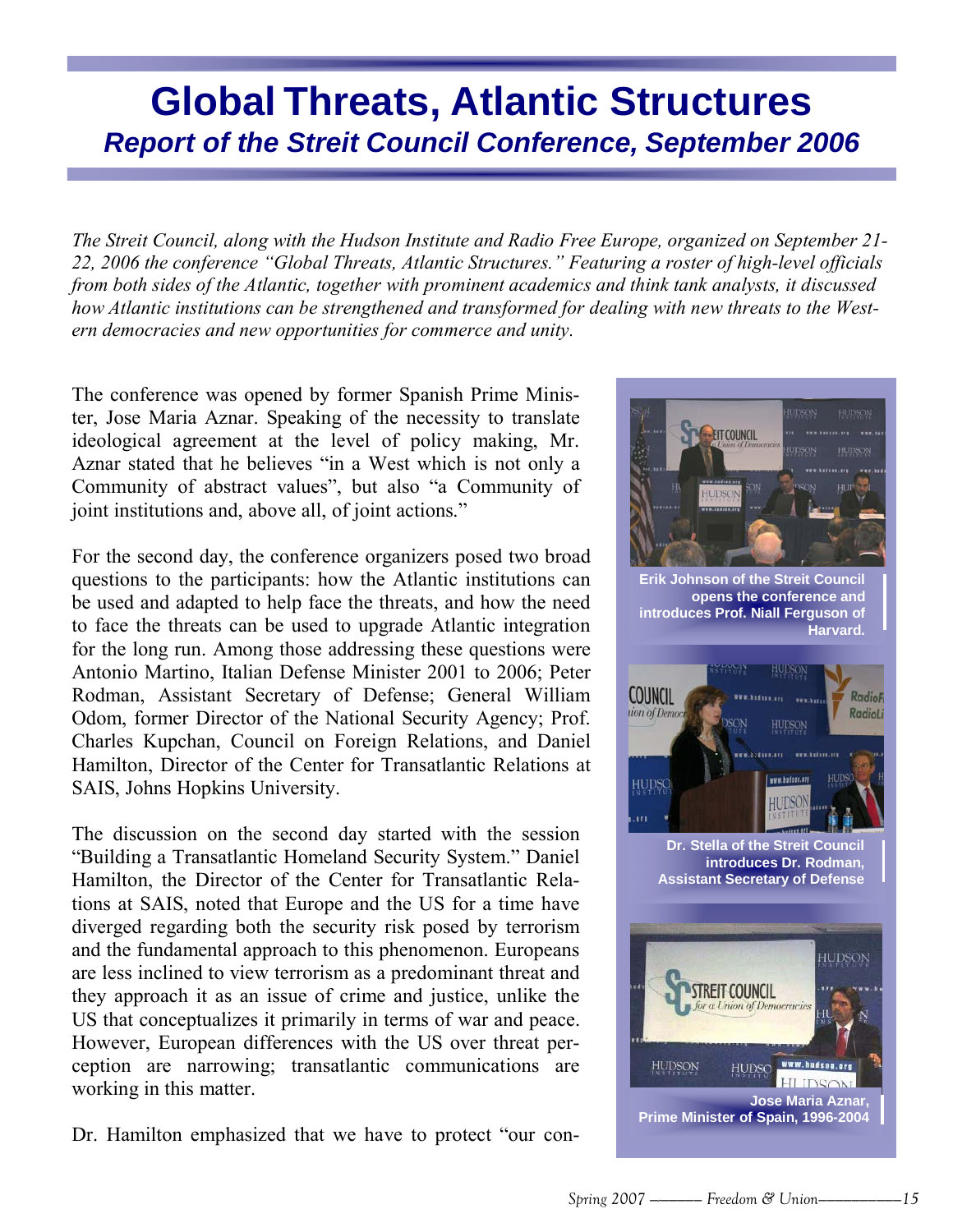

**Julianne Smith of CSIS and General Odom, former Director of the National Security Agency** 

nectedness across the Atlantic", "the critical functions of society that link us together". He contemplated a new role for NATO, arguing that a terrorist attack on the territory of a NATO member be a challenge under Article 5 of the Charter which requires the alliance to protect its space. He stated that NATO's invocation of Article 5 on Sept. 12 established the fact of a Common Homeland to be defended, potentially making Homeland Security a new dimension of NATO work.

The next session, "Building an Atlantic Economic Community", featured comments from Bruce Stokes, international economics columnist for *The National Journal* and fellow at the German Marshall Fund and the Pew Research Center. Challenging skepticism about further economic integration between the US and Europe, Dr. Stokes reminded everyone that "the transatlantic economy is the deepest and broadest bilateral relationship of the world" and cautioned that, without an enhanced Atlantic dimension, "the multilateral trade system cannot produce the kind of economic benefit we all hoped for." In the period since the conference, Stokes has become a significant figure in advancing German Chancellor Angela Markel's goal of a Transatlantic Common Market.

Peter Rodman's address, "A New Architecture for the New Era", examined the role that the transatlantic institutions can play in addressing new security concerns. As US Assistant Secretary of Defense for International Security Affairs, he held that the role of "the Atlantic world" was "vital as ever" and spoke of the natural inclination of "Atlantic nations" to ally themselves in facing common challenges. "It's a habit, but it's a lot more than habit and its rationale did not disappear with the end of the Cold War", he said. "We really have no choice."

Julianne Smith, senior fellow and deputy director of the CSIS International Security Program, took the view that NATO can provide the vanguard in the fight against terrorism during a session on "Transforming NATO for the Global Struggle on Terror and Proliferation." After pointing out that the current NATO mission in Afghanistan substantiates the claim that NATO has gone global, she noted that influential politicians, such as German Chancellor Angela Merkel, had already argued that NATO needed to codify this transformation by rewriting its Strategic Concept.

A session on "Forging an Atlantic Identity" concluded the con-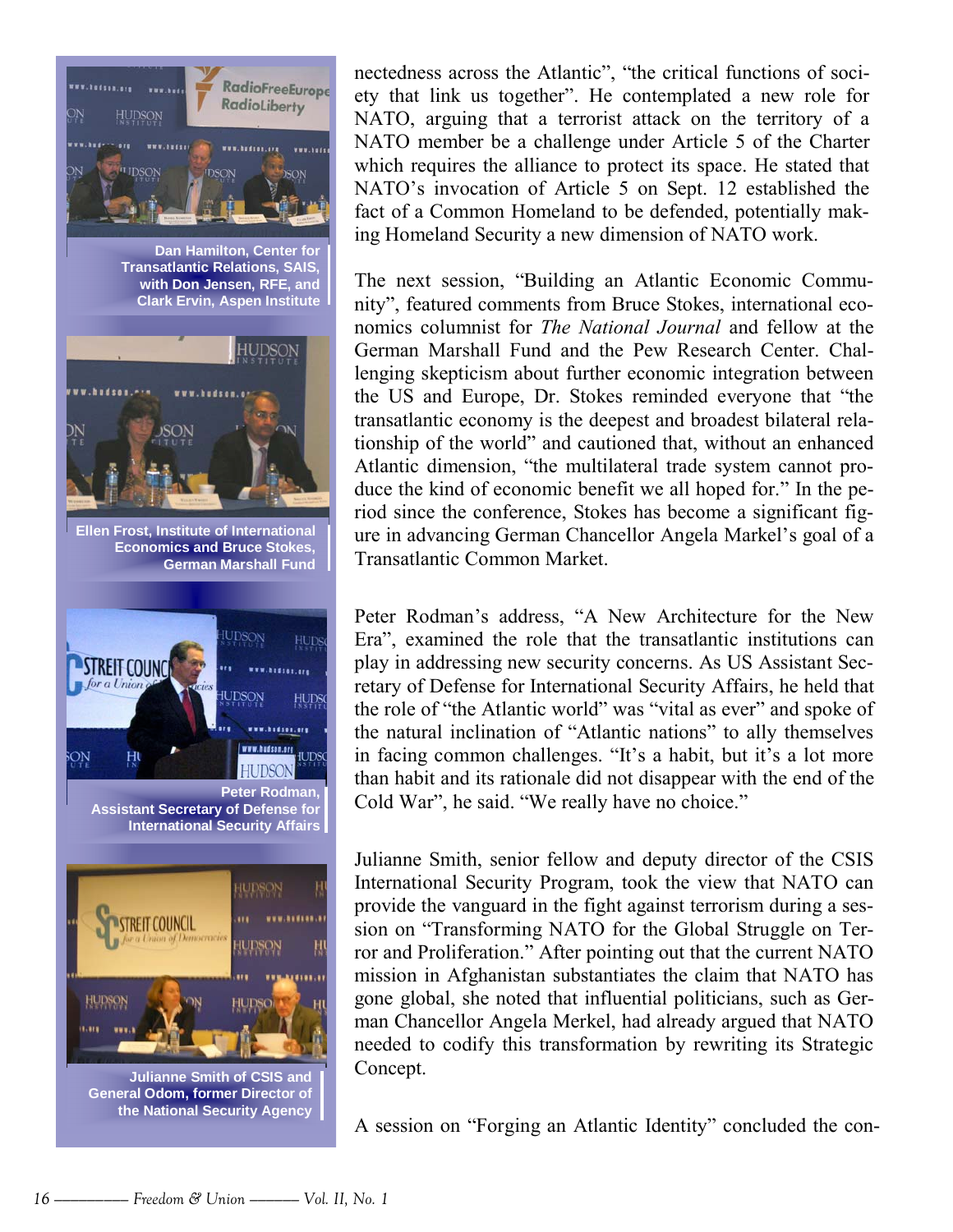ference. Describing himself as a "sober Atlanticist," Charles Kupchan, Professor of International Relations at Georgetown University and Senior Fellow at the Council on Foreign Relations, defined the Atlantic community as a "security community", meaning one that has "a shared sense of we-ness or commonality". He cautioned that the political elites on both sides of the Atlantic have unfortunately failed to learn "how to disagree" more agreeably" and in recent years have instead become focused on a narrative of opposition. While believing that the divergence "is here to stay", Professor Kupchan finished by making an impassioned plea to "figure out what the next era of transatlantic relations looks like" and to preserve "the anchoring formation in the global system", the partnership between the United States and Europe.  $\Box$ 



**Richard Arndt of the Streit Council introduces Prof. Kurth and Prof. Kupchan** 



**Antonio Martino, Italian Defense Minister 2001-06, delivers the conference closing** 

*All conference materials are available online at: http://www.streitcouncil.org/content/activities/events/Global%20Threats.htm*

| <b>SUBSCRIPTION</b><br><b>FORM</b>                             |  | Journal of The Streit Council for a Union of Democracies                                                                                                                        | <b>FREEDOM &amp; UNION</b>                                                                                                                                                                     |  |
|----------------------------------------------------------------|--|---------------------------------------------------------------------------------------------------------------------------------------------------------------------------------|------------------------------------------------------------------------------------------------------------------------------------------------------------------------------------------------|--|
|                                                                |  |                                                                                                                                                                                 |                                                                                                                                                                                                |  |
|                                                                |  |                                                                                                                                                                                 | Address: <b>Address: Address: Address: Address: Address: Address: Address: Address: Address: Address: Address: Address: Address: Address: Address: Address: Address: Address: Address: Add</b> |  |
| $\mathbf{Zip:}$ $\begin{bmatrix} \mathbf{City:} \end{bmatrix}$ |  |                                                                                                                                                                                 | State:                                                                                                                                                                                         |  |
|                                                                |  |                                                                                                                                                                                 | Phone: Fax: Fax: Email:                                                                                                                                                                        |  |
| <b>SUBSCRIPTION OPTIONS:</b>                                   |  |                                                                                                                                                                                 |                                                                                                                                                                                                |  |
|                                                                |  | One Year $$25.00$ One Year +1 Gift subscription \$35.00<br>Include the new subscriber's name & address                                                                          |                                                                                                                                                                                                |  |
|                                                                |  | Please return form and include check or money order payable to:<br>The Streit Council for a Union of Democracies<br>1717 K Street, NW, Suite 600<br><b>Washington, DC 20036</b> |                                                                                                                                                                                                |  |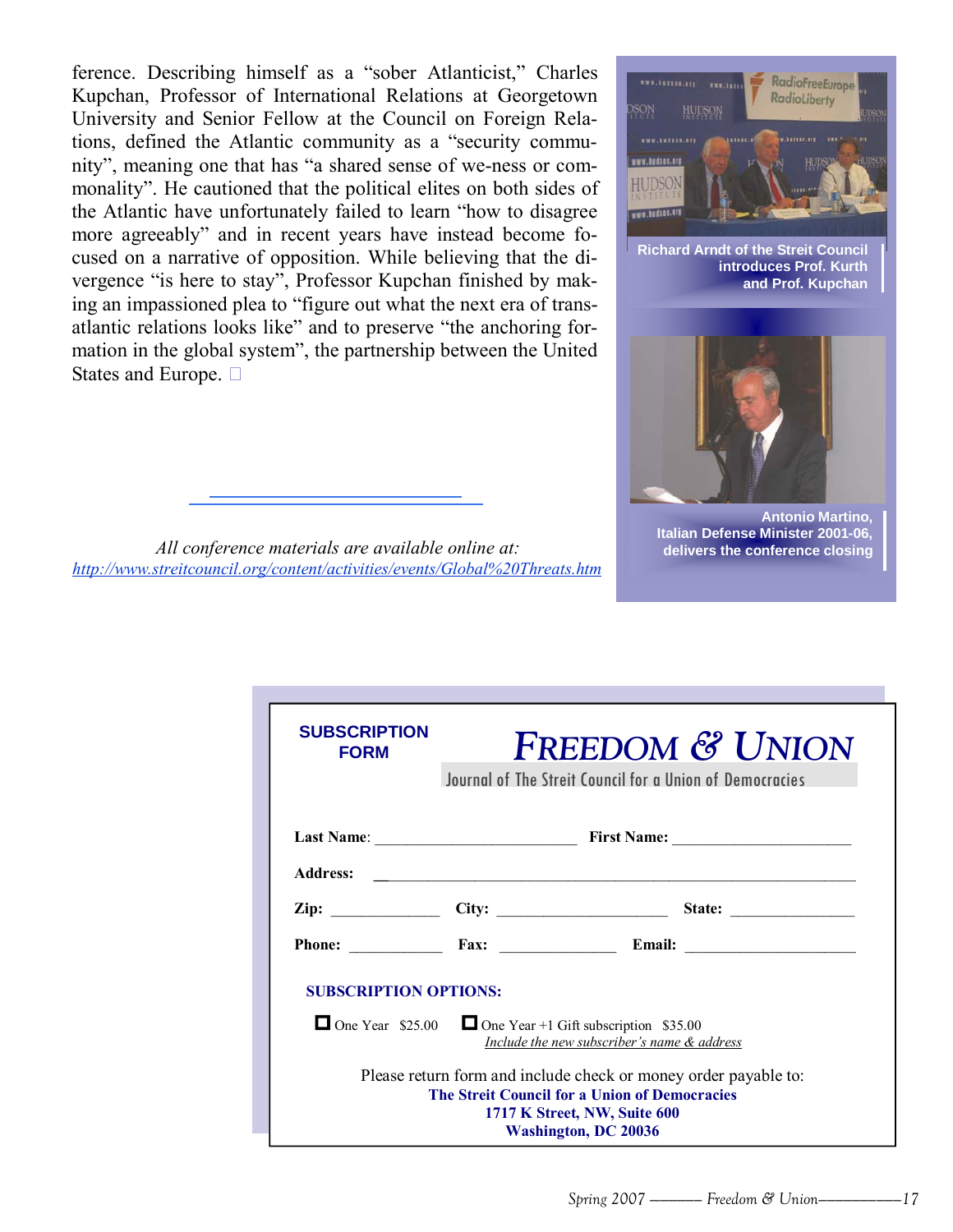### **New on the SC Advisory Board**

The Streit Council Advisory Board is pleased to

### **John Richardson**

Richardson has been a World War II paratrooper, Wall Street lawyer (Sullivan & Cromwell) and investment banker (Paine



Webber), CEO of Radio Free Europe, Assistant Secretary of State for Educational & Cultural Affairs, CEO of

Youth for Understanding (homestay exchanges for high school students), founding staff member of the U.S. Institute of Peace, founding board member and Chair of the National Endowment for Democracy, and board member of many other educational and service organizations. He currently serves on the board of the Council for a Community of Democracies, the International Rescue Committee, American Forum for Global Education, the Social Science Foundation at the University of Denver, and World Learning. He is a graduate of Harvard College and Law School.

### **George Modelski**

Modelski is a Professor of Political Science Emeritus in the University of Washington, Seattle. Polish-born, he was educated at the London School of Economics and Political Science, where he received a B.Sc. in Economics,

and earned a Ph.D. in International Relations (University of London). His principal appointments were at in the Institute of Advanced Studies of the Australian National University, Canberra, and since 1967, at the University of Washington, where he taught international Relations and World Politics. His visiting and research appointments in-

cluded those at the University of Chicago, Princeton University (Center of International Studies), Harvard Univer-



sity (Center for International Affairs), the Netherlands Institute of Advanced Studies in the Social Sciences, Stockholm University, and University of Catania. Among the books he authored, co-authored, edited or co-edited are *Principles of World Politics*, *Long Cycles in World Politics*, *Sea power in global politics*, *Documenting Global Leadership*, *A Theory of Foreign Policy*, *Leading Sectors and World Powers*, *World System History*, and *World Cities*. His research interests include evolution of global politics, world system history, and democratization. The current project is "Globalization as an Evolutionary Process." A past member of the Seattle Committee for a Community of Democracies, he now resides in Washington DC.

### **Ettore Greco**

Greco is Deputy Director of the Institute of International Affairs, Rome, and currently a visiting

Fellow at the Center on the United States and Europe at the Brookings Institution. He is an expert in Transat lant ic



relations; Foreign and security policy of the EU; the EU's enlargement and its constitutional reform; Balkan issues; and Italy's foreign policy. He received his M.A from the University of Pisa; Diploma, (1983) Scuola Normale Superiore, Pisa. Previously he served as Head of the program on Central/ Eastern Europe and Russia, Institute of International Affairs, Rome; Visiting Fellow, WEU Institute for Security Studies; Visiting fellow, Stiftung Wissenschaft und Politik. His publications include: ìFifteen Proposals for a Bipartisan European Policy in Italy," with T. P. Schioppa and S. Silvestri, in *The International Spectator*, "Nuclear Non-Proliferation: The Transatlantic Debate," with R. Alcaro, and G. Gasparini, *Quaderni IAI* (February 2006), *The International Role of the European Union*, ed. with R. Balfour (Gaeta: Artistic Publishing Company, 2003), "CFSP Reform and Transatlantic Relations," in *Connections* (September 2003).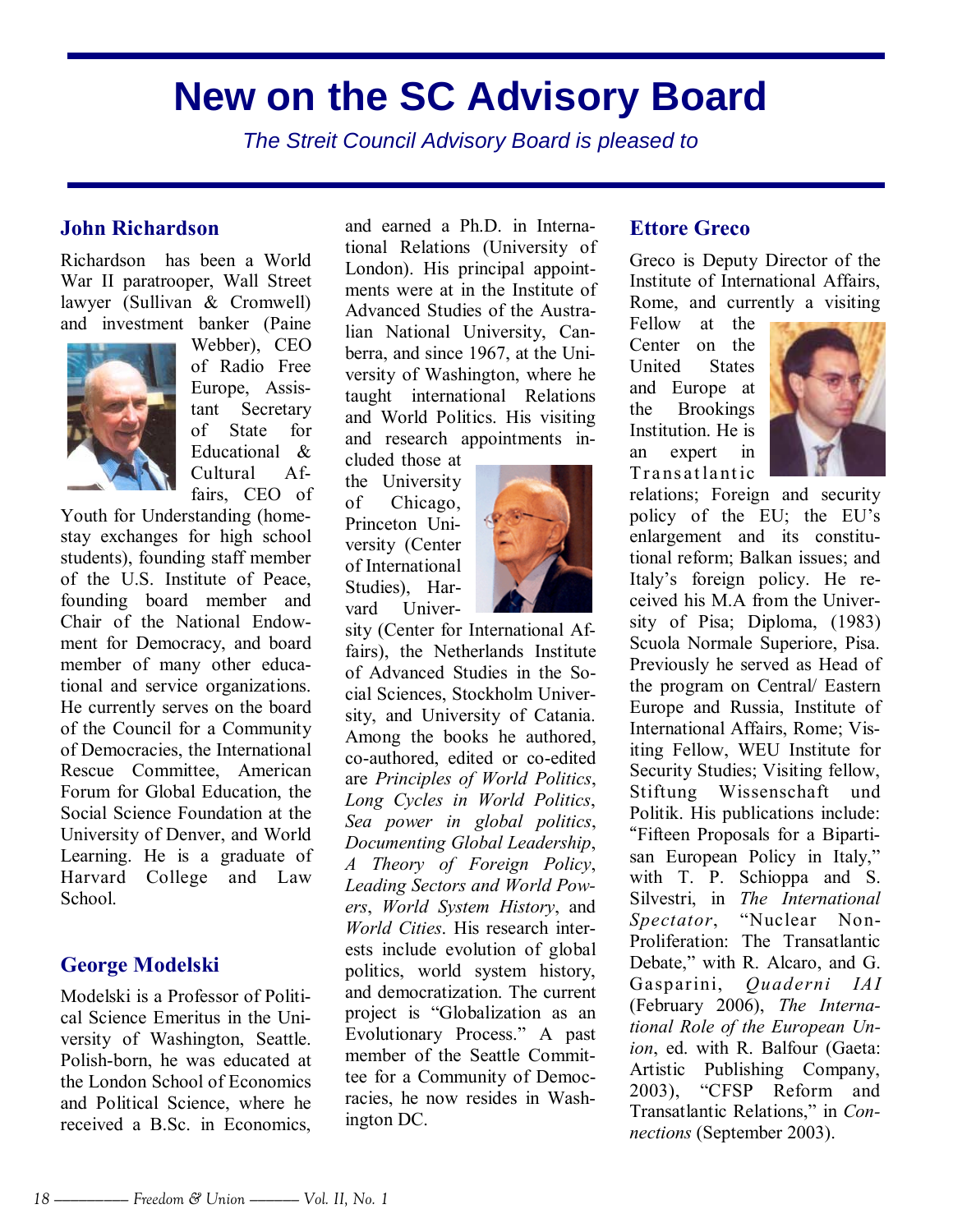### **Current Streit Council Fellows**

**Maggie Hummel** joined the Streit Council Fellows Program in January 2007. She received her Bachelor's de-



grees at Franklin and Marshall College in Lancaster, Pennsylvania, in Government and Spanish in May 2005. She has also studied in Madrid, Spain,

gaining extensive knowledge and strong interest in Spanish politics in the context of the European Union and transatlantic relations. She is currently a firstyear Master's student at Georgetown University's School of Foreign Service. She hopes to gain greater understanding

of the roles of experienced democracies in promoting democratization and liberalization in developing countries.

**Riccardo Monaco**, SC Fellow since January 2007, has a Law degree from the University of Rome *La Sapienza,* with a specialization in European Union. From 2002 to 2004, he collaborated with the *Istituto Affari Internazionali*



(IAI) and the *Archivio Disarmo*, conducting extensive research on European Law and armaments

procurement; integration of European industrial/ technological base; proliferation of small arms and light weapons; NATO and American defense policy. He obtained a Master's degree at Duquesne University in Pittsburgh, PA, with a thesis on terrorism and counterterrorism. He has also worked in the Legal Department of the European Ombudsman in Strasbourg, France.

**Serban Popescu,** SC Fellow since January, is a PhD candi-

date in Philosophy at Central European University, Budapest, Hungary. He holds a Bachelor's and Master's degree in Philosophy from the University of Bucharest and a Master's degree in Nationalism Studies from Central European University. He has also worked with the Center for Future Security



Strategies, Hudson Institute and published an EU pre-accession report on Romanian immigration on the website of the Center for European Policy

Analysis. His interests include NATO reform and transatlantic security cooperation.

**Jason Rubin**, SC Fellow since January, is working on his MA in International

Affairs, with a focus on Europe and Eurasia, at The George Washington

University's Elliott School of International Affairs. He earned his BA in Sociology from UCLA. In 2004 he was an intern in the Regional Security Of-



fice at the U.S. Embassy in Rome, Italy. He has worked as a research assistant at the Woodrow Wilson International Center for Scholars in Washington, DC, researching the link between economic aid and trade policy in reducing global poverty. His interests include European integration and the role of intergovernmental institutions in global govern-

### **Help shape the next generation Contribute to the Fellows Program**

### **Contributions are tax deductible**

The SC Fellows Program is developing a new generation in the field of union of democracies, enabling promising students to pursue the subject of international integration in depth. It carefully selects its Fellows from high level universities, requiring a demonstrated interest in union of democracies and solid promise as future scholars and public servants. Under its guidance, Fellows carry their research farther and publish on the subject. They also participate in the programs of the Council, developing leadership skills and gaining experience in transforming their scholarly work into policy initiatives.

The Program is made possible by generous donations and legacies earmarked for education of new generations in international democratic integration.

### **You can become an Educator in international democracy by contributing to enlarge the Fellows Program.**

Donations in all amounts are welcome. \$4,000 enables the program to engage an additional Fellow in the program, whose Fellowship takes the donor's name. Donors of \$100,000 and above are recognized as overall sponsors in the naming and literature of the program; earmark arrangements may be discussed with us at 202-986-0470 / 202-374-5437.

> Please make your contributions payable to Streit Council - Fellows Program 1717 K St. N.W. Suite 600 Washington, DC 20036

I would like to enable the SC to sponsor more students in the Fellows Program. Enclosed is my contribution of \$ \_\_\_\_\_\_ to Streit Council - Fellows Program.

Name \_\_\_\_\_\_\_\_\_\_\_\_\_\_\_\_\_\_\_\_\_\_\_\_\_\_\_\_\_\_\_\_\_\_\_\_\_\_\_\_\_\_ Address \_\_\_\_\_\_\_\_\_\_\_\_\_\_\_\_\_\_\_\_\_\_\_\_\_\_\_\_\_\_\_\_\_\_\_\_\_\_\_\_

*Spring 2007 –*——— Freedom & Union–––––––––19